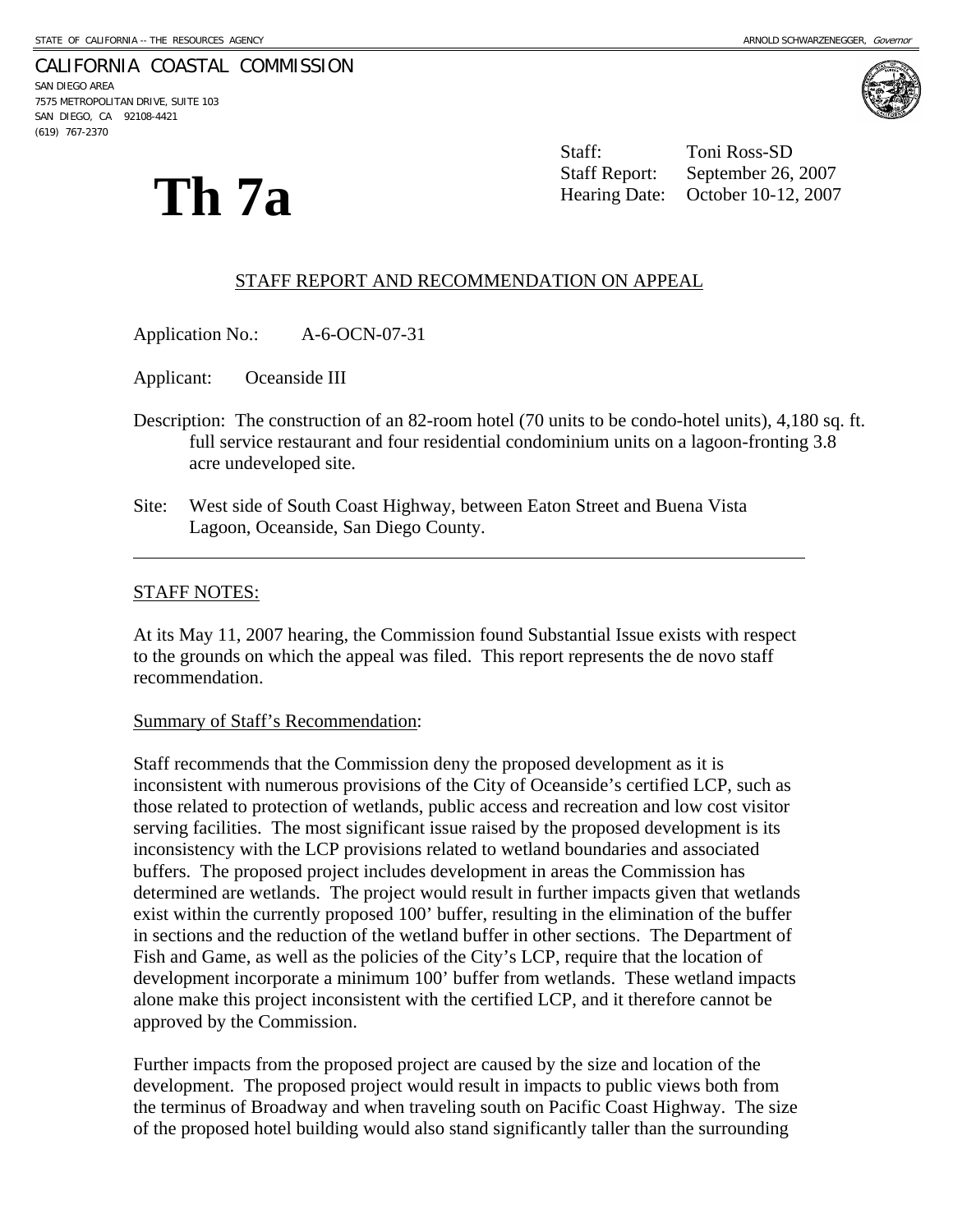community; the scale of the project would thus be inconsistent with the LCP given its close proximity to an ecological reserve. The project fails to promote either recreational facilities or protect low-cost visitor serving uses by taking a vacant lot, currently used by the public for multiple purposes, and making it an exclusive semi-residential and residential community. Other impacts resulting from the proposed project include limiting use of the proposed public access trail, and eliminating access to a fishing spot at the edge of the lagoon frequented by the public. The Commission finds that the project, as proposed, attempts to maximize development on a sensitive site where only a project with minimal impacts could be found consistent with the certified LCP.

Potential alternatives to the proposed project include, but are not limited to: (1) a scaleddown development with smaller hotel and smaller condos and/or fewer units; (2) the removal of the hotel with the remainder of the development to be constructed; (3) the applicant could provide further low cost visitor serving facilities coordinating with the Buena Vista Nature Center located adjacent to the site; or (4) the site could be used as a potential mitigation site. Given the breadth of the above discussed impacts, the project is inconsistent with many policies of the City's LCP and the Coastal Act and the Commission must therefore deny the project as submitted.

Substantive File Documents: City of Oceanside certified Local Coastal Plan; City Staff Report and Resolution for CDP RC-8-02 dated February 14, 2007 approved by City Counsel; Appeal forms; City of Oceanside Resolution #2006-P56; the Planning Commission Denial for project; Final EIR dated August 18, 2007; draft EIR appendices dated June 9, 2005; Traffic Study conducted by Darnell and Associates dated August 16, 2006; the FEMA FIRM map number 06073C0761; Submitted letter and documentation from Cynthia Eldred dated May 3, 2007; wetland delineation prepared by Affinis dated April 11, 2007; Directed Jurisdictional Wetland Delineation Report prepared by Vincent Scheidt dated September 2007; Analysis of Market Demand prepared by PFK Consulting dated March 2007; letter from the project engineer dated September 10, 2007; Staff Report and Recommendation on Appeal – Substantial Issue, dated 4/19/07. \_\_\_\_\_\_\_\_\_\_\_\_\_\_\_\_\_\_\_\_\_\_\_\_\_\_\_\_\_\_\_\_\_\_\_\_\_\_\_\_\_\_\_\_\_\_\_\_\_\_\_\_\_\_\_\_\_\_\_\_\_\_\_\_\_\_\_\_\_\_

# I. PRELIMINARY STAFF RECOMMENDATION:

# **MOTION:** *I move that the Commission approve Coastal Development Permit No. A-6-OCN-07-31 for the development proposed by the applicant.*

# **STAFF RECOMMENDATION OF DENIAL:**

 $\overline{a}$ 

Staff recommends a **NO** vote. Failure of this motion will result in denial of the permit and adoption of the following resolution and findings. The motion passes only by affirmative vote of a majority of the Commissioners present.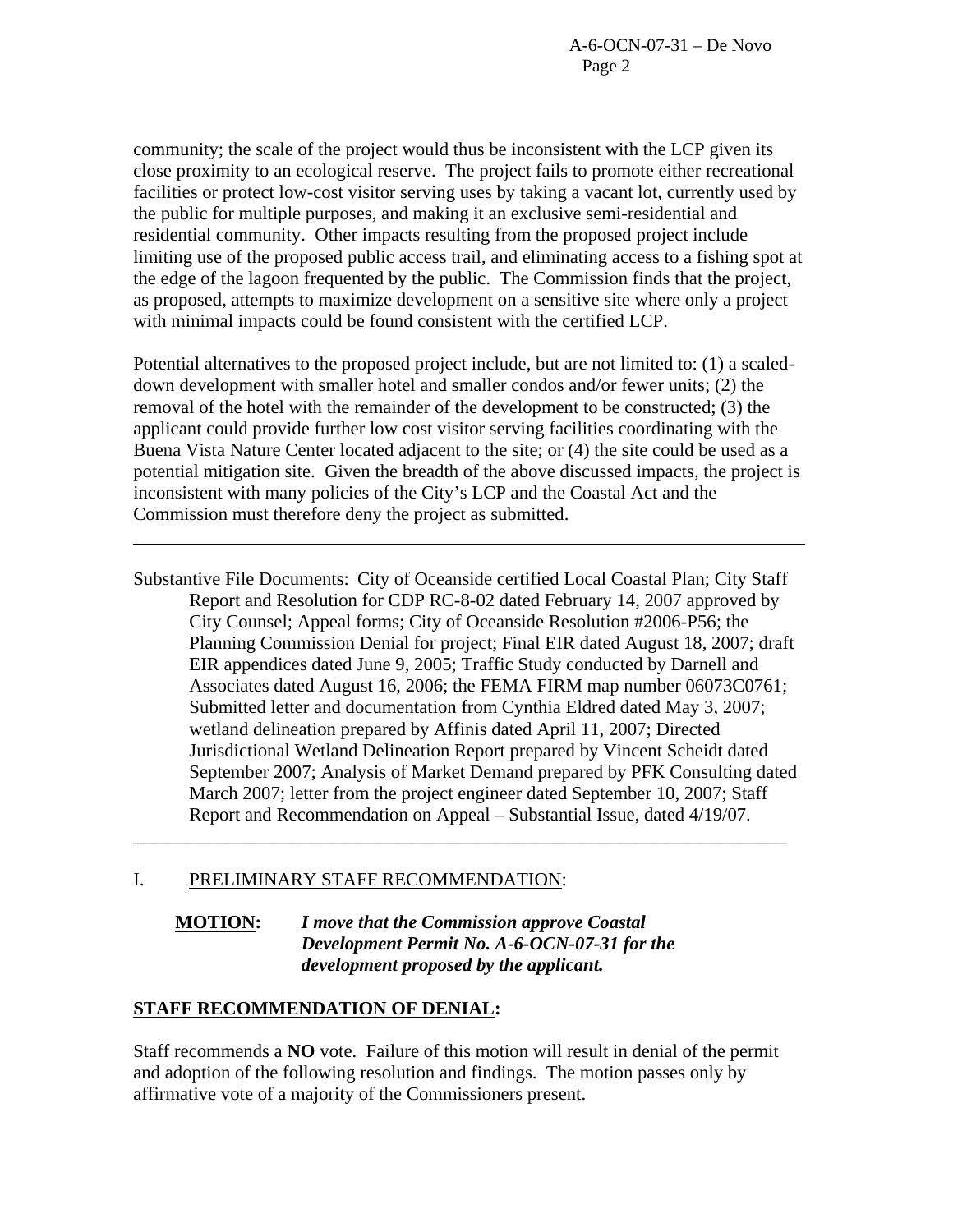A-6-OCN-07-31 – De Novo Page 3

### **RESOLUTION TO DENY THE PERMIT:**

The Commission hereby denies a coastal development permit for the proposed development on the ground that the development will not conform with the policies of the certified LCP and the public access policies of Chapter 3 of the Coastal Act. Approval of the permit would not comply with the California Environmental Quality Act because there are feasible mitigation measures or alternatives that would substantially lessen the significant adverse impacts of the development on the environment.

## II. Findings and Declarations.

The Commission finds and declares as follows:

 1. Detailed Project Description/History. The proposed project includes the construction of a 3-story, 82 room hotel, 4,180 sq. ft. restaurant and four 2-story, 3,475 sq. ft. detached residential condominiums on an undeveloped lot. As proposed, 70 of the hotel units will be developed as condo-hotels units, with length-of-time use restrictions. The 12 remaining hotel units will be exclusively for transient overnight use. The project site is a 3.8 acre vacant lot located adjacent to and directly north of the Buena Vista Lagoon and directly west of South Coast Highway in the City of Oceanside. The North County Transit District right-of-way and main north/south railroad tracks are located directly to the west of the site.

The property includes three legal parcels and has two General Plan and Zoning designations. The eastern lots located along South Coast Highway, where the hotel and restaurant are located, are zoned Visitor Commercial (CV) and designated Special Commercial (SC) and the western portion of the lot, where the condominiums are located, is zoned Residential Tourist (RT) and designated Urban High Density (UHD). A 100' biological buffer is proposed and will be revegetated with native plants, and an improved public access easement will be located between the lagoon and the proposed development and outside the proposed 100' buffer. A total of 139 parking spaces will be provided for the combined hotel and restaurant uses. Each of the condo units has a threecar garage and there are two visitor parking spaces for a total of 14 spaces, which satisfies the City of Oceanside's parking code. A pool and deck will be provided for hotel guest use.

The standard of review for this project is the City of Oceanside's Local Costal Program (LCP), which is comprised of its Land Use Plan (LUP) and associated Implementation Plan (Zoning Ordinances). The standard of review also includes the Chapter 3 public access and recreational policies of the Costal Act.

 2. Wetlands and Buffers. The proposed project is located on a 3.8-acre site directly adjacent to Buena Vista Lagoon, an ecological reserve. The Buena Vista Lagoon lies within the cities of Carlsbad and Oceanside. The 223-acre lagoon and wetland habitat is fed by 19 square miles of watershed. The lagoon is California's first Ecological Reserve and is owned by the California Department of Fish and Game. The lagoon edges are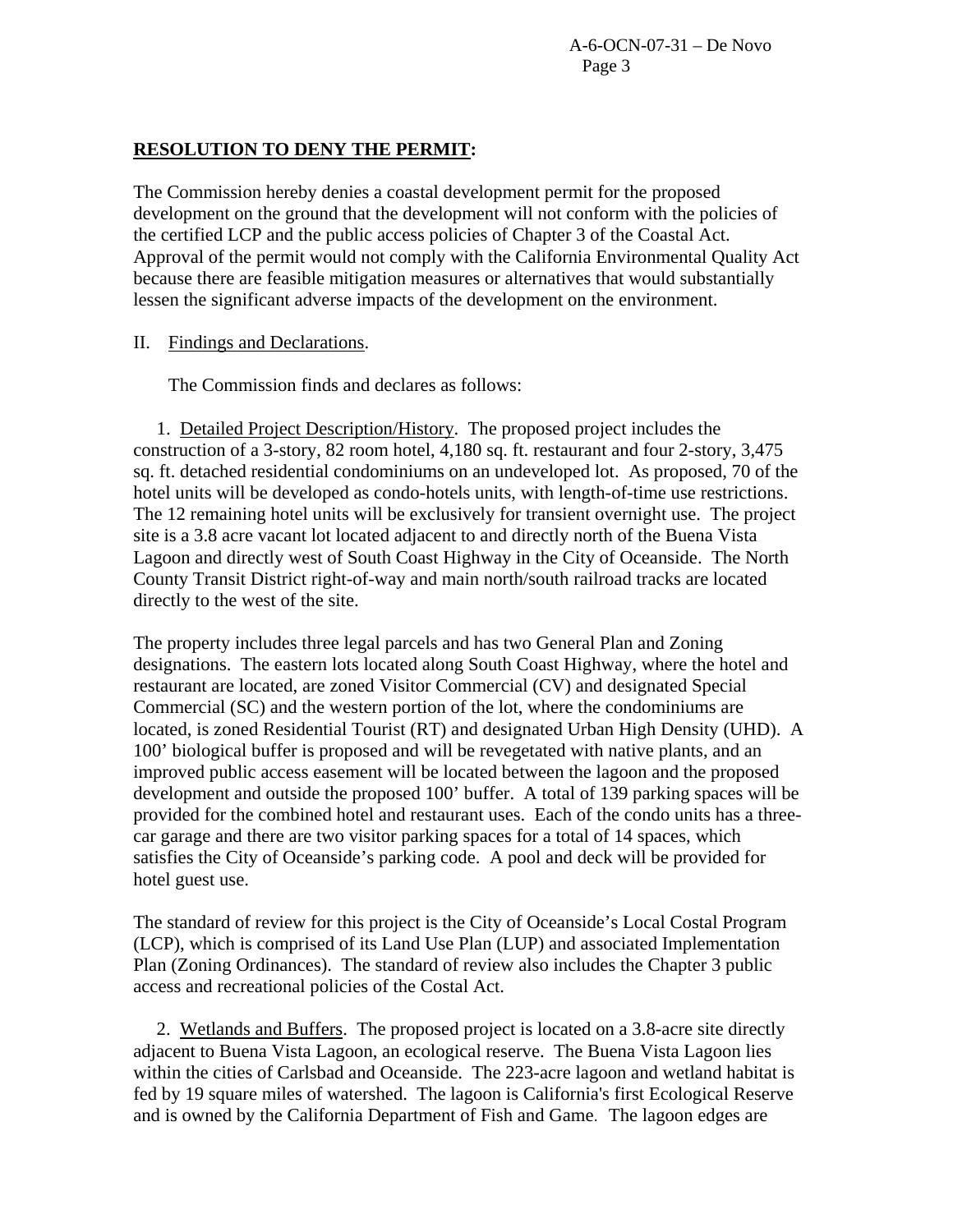dominated by narrow and broad-leaf cattails, spiny rush and bulrush. The upland community surrounding the lagoon contains mainly introduced species such as eucalyptus, giant reed, and ice plant. At least 103 bird species, 18 mammals, and 14 amphibians and reptiles have made the lagoon their home. The City of Oceanside's LCP includes numerous findings, goals, and provisions to protect these sensitive resources.

The City's LUP addresses this development site within its findings for Environmentally Sensitive Habitat Areas and states:

New development is possible on a flat 3.1 acre parcel adjoining the lagoon on the west side of Hill Street [subject site]. Several buffering and habitat protection measures are suggested for this site.

The City's LCP also includes specific provisions for protection of Buena Vista Lagoon, which state, in part:

Objective: It is the goal of the City to work with other local, state, and federal agencies to protect the sensitive biological habitats and water quality of Buena Vista Lagoon.

# General Policies:

1. It is the express policy of the City to prohibit any diking, dredging or filing of Buena Vista Lagoon and its surrounding wetlands, except for habitat restoration measures which have been specifically approved by the State Department of Fish and Game.

# […]

The City's LUP has a provision for establishing adequate buffers to protect areas surrounding sensitive habitat and states:

 A buffer zone shall be established around all sensitive habitats. The buffer zone shall be generally 100' for small projects on existing lots. If the project requires substantial improvements or increased human impacts, a much wider buffer area shall be required. Likewise, a reduced buffer area will be considered if, in consultation with the State Department of Fish and Game it can be demonstrated that 100' is unnecessary to protect the resources of the habitat areas.

The City also has provisions relating to the diking, dredging or filling of coastal waters:

The diking, dredging or filling of Oceanside's coastal waters shall be permitted where there are no less environmentally damaging alternatives and where feasible mitigation measure have been provided to minimize adverse environmental impacts, and shall be limited to the following: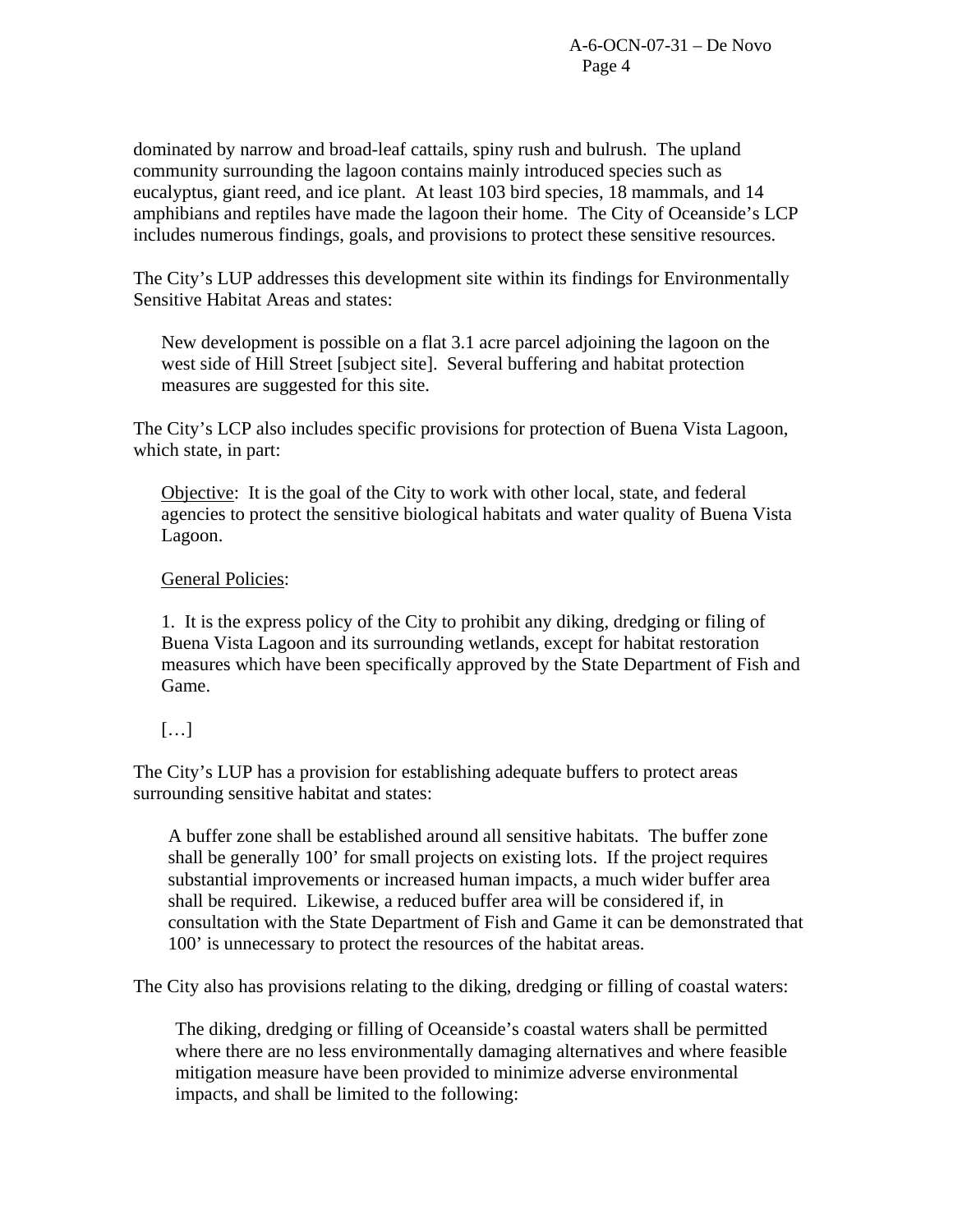- a. New or expanded port, energy, and coastal dependent facilities
- b. Maintaining existing or restoring previously dredged depths in existing navigational channels, turning basins, vessel berthing and mooring areas, and boat launching ramps.
- c. In open coastal waters, other than wetlands, new or expanded boating facilities.
- d. Incidental public services.
- e. Mineral extraction, including sand for restoring beaches, except in environmentally sensitive areas.
- f. Restoration purposes.
- g. Nature study, aquaculture, or similar resource-dependent activities.

The project as proposed includes a 100' buffer from Buena Vista Lagoon. However, based on review of the project by the Commission's staff ecologist, the applicant has failed to properly delineate the wetlands located on this site. These inadequacies could have significant impacts to native wetland vegetation, and to Buena Vista Lagoon. To date, a total of three wetland examinations have been conducted on the site of the proposed development. Both the City's LCP and the Coastal Act define a wetland as follows:

[L]ands within the coastal zone which may be covered periodically or permanently with shallow water and include saltwater marshes, freshwater marshes, open or closed brackish water marshes, swamps, mudflats, and fens.

Both the Coastal Commission and the federal government provide further specificity in their wetlands definitions to guide the process of wetlands delineation. The Coastal Commission's regulations (California Code of Regulations Title 14 (14 CCR)) establish a "one parameter definition" that only requires evidence of a single parameter to establish wetland conditions:

Wetland shall be defined as land where the water table is at, near, or above the land surface long enough to promote the formation of hydric soils or to support the growth of hydrophytes, and shall also include those types of wetlands where vegetation is lacking and soil is poorly developed or absent as a result of frequent and drastic fluctuations of surface water levels, wave action, water flow, turbidity or high concentrations of salts or other substances in the substrate. Such wetlands can be recognized by the presence of surface water or saturated substrate at some time during each year and their location within, or adjacent to, vegetated wetlands or deepwater habitats. (14 CCR Section 13577).

The first wetland boundary determination was a component of the "Biological Resources Report and Jurisdictional Waters Delineation" and was completed in May of 2001 in association with the environmental review process (EIR) for this project. The fact that this report was almost six years old was identified as one of the primary concerns associated with the development by the appellants in the appeal of this project. After the appeal was filed, the Commission's staff ecologist further reviewed the wetland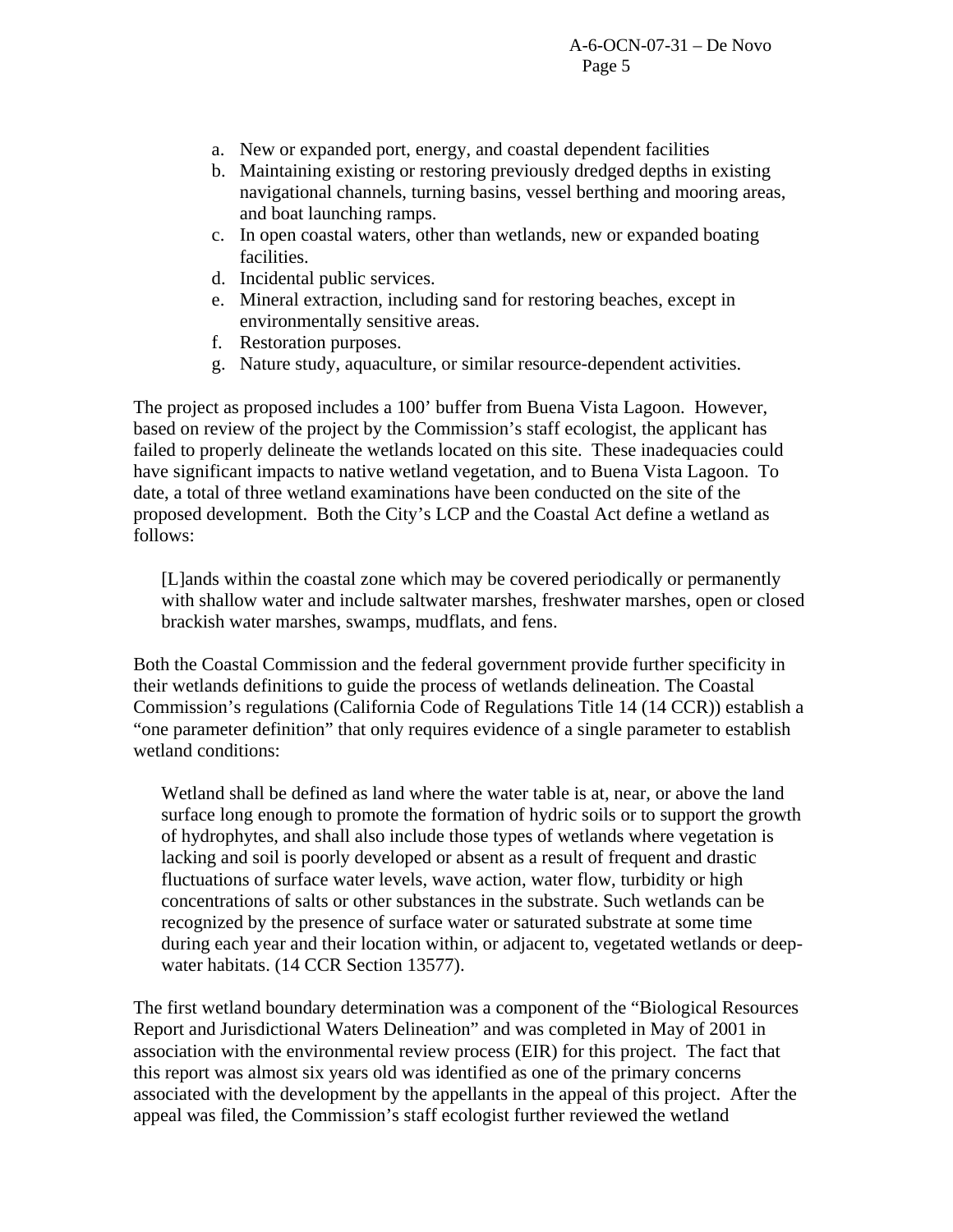delineation and found additional concerns with the methodology. The delineation did not use the Commission's one-parameter definition for wetlands. This report used the federal (3-parameter) methodology to stake out the line of wetlands. Further, no data on how the delineation was completed was included in this report, and the soil testing was described as "inconclusive". Thus, the usual data used by the biologist to determine the wetland boundary were not available. As such, on March 28, 2007, in a meeting with the applicant, staff requested updated wetlands delineation.

On April 13, 2007, the Commission received the second wetland delineation report for this project. This delineation again concluded that the wetlands boundary was at the edge of Buena Vista Lagoon. The report states, in part:

The landward side of the lagoon bordering the property was walked and stakes were placed at regular intervals to mark the edge of the wetland…

..the limits of the 100-foot wide buffer have not changed significantly since 2001.

However, included in this report were three areas of concern. These areas were identified as Areas A, B, and C respectively. The biological report determined that these areas did have some indicators of wetlands. The biological report for these areas of concern states, in part:

# Area A

Just off the property is one small area, approximately 15 feet by 20 feet, dominated by iceplant, with six individuals of spike rush (*juncos acutus)* growing through the iceplant mat. Spike rush is classified as a facultative wetland plant. Facultative wetland plant species **usually occur in wetlands** [emphasis added], with an estimated probability 67-99%, but occasionally occur in non-wetlands, with an estimated probability of 1-33%

# Area B

Area B is an artificial area; it appears to have been scooped out at some time in the past….so that the area may hold some water during rainy periods…approximately 20% of the vegetation consisted of salt grass (a facultative wetland species) and brass buttons (wetland indicator species)…

# Area C

Area C is also possibly a disturbed area; it is largely devoid of vegetation and may be an area of soils compressed by past vehicular traffic. In any event, it is one of the lowest points on the property and thus appears to retain water during rainy periods. While vegetation cover was sparse in the area, the most prevalent species was brass buttons (wetland indicator species). Soil samples dug in this area in 2001 did not show hydric soils; **a sample was not taken during the 2007 fieldwork** [emphasis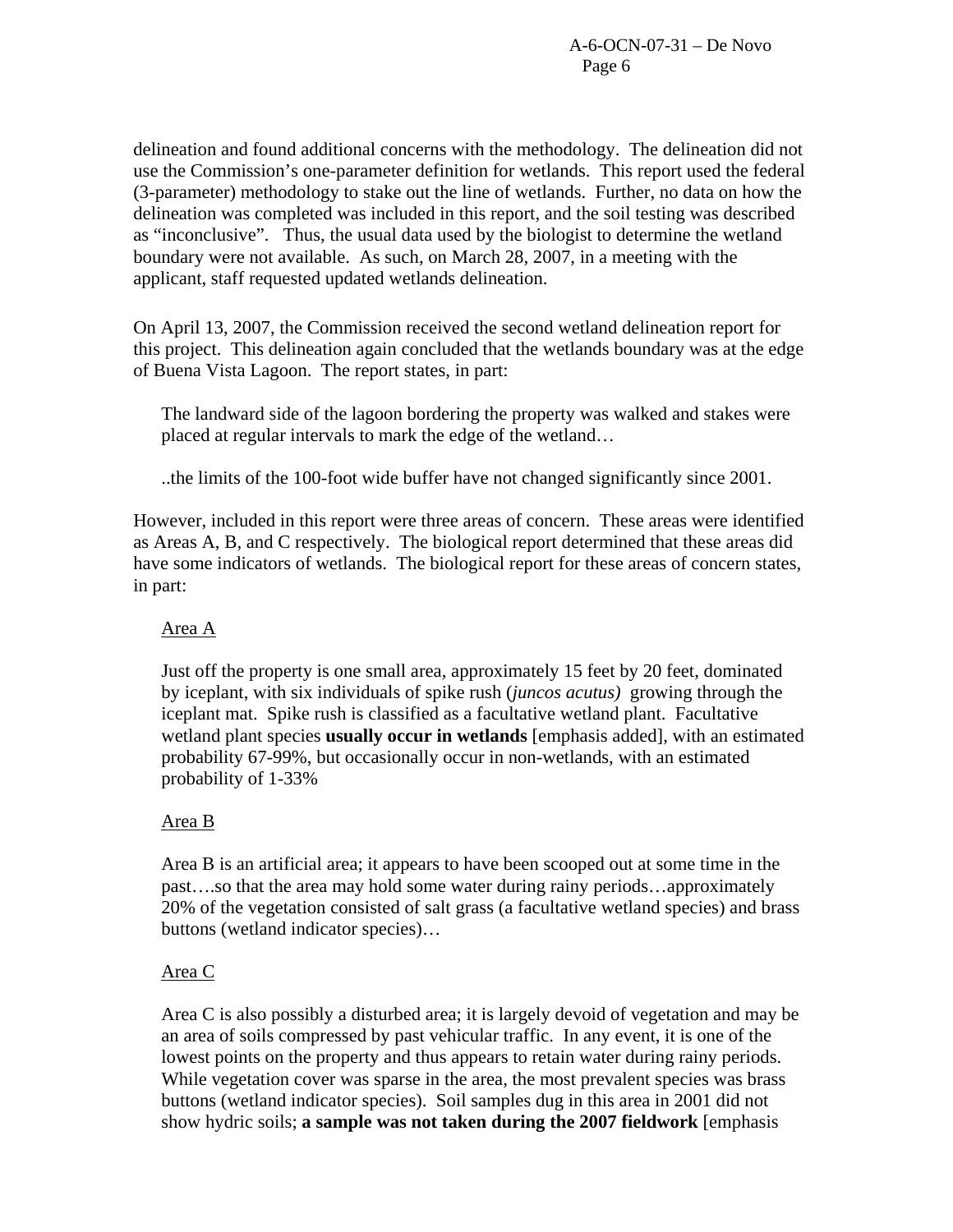added]. Based on the prevalence of brass buttons, it is probable that this area would meet the CCC criteria as a wetland, but it is well within the buffer area….

The Commission's staff ecologist reviewed this report and agreed that all three of these areas were areas of concern. Areas A, B, and C were located upland of the wetland boundary determined by both the first and second wetland delineation. On June 8, 2007 Commission staff again met with the applicant to discuss staff's remaining concerns for the project. The wetland delineation was again mentioned as an area of prime concern, given that it appeared as though Areas A, B, and C may in fact contain wetlands. It was concluded that a site visit with both Commission's ecologist and project staff would be necessary to determine the extent of these concerns.

On August 6, 2007 Commission staff, including the Commission's staff ecologist Jonna Engel, Roxayne Spruance, the project consultant, and Marcia Gross, the project biologist, met onsite. Staff participated in surveying the vegetation as well as digging soil pits. Staff ecologist Jonna Engel concluded from this site visit:

During the site visit we walked the Affinis' staked wetland boundary and carefully examined Areas A, B and C.…The portion of Area A sampled by Ms. Gross was an area south-west of the property line dominated by ice plant but also supporting six individuals of spike rush, *Juncus acutus*, a FACW species. The two wetland samples taken by Ms. Gross in this area were both positive for hydrophytic vegetation and sample 3 also was positive for wetland hydrology. However, Ms. Gross suggested in her Letter Report that Area A is not "likely a functioning wetland" because it is too small and is isolated from the lagoon habitat. The presence of positive wetland samples indicate wetland characteristics and, therefore, warranted more detailed sampling of this area….

Area B is a disturbed area where past activities appear to include stockpiling of spoil materials and fill, construction material dumping, and compression of soils. In her Letter Report, Ms. Gross discusses the presence of non-native, non-wetland indicator grasses, as well as two wetland indicator species, salt grass, *Distichlis spicata* (FACW) and brass buttons, *Cotula coronopifolia* (FACW+), which she estimated comprise 20% of the vegetation. She concluded that Area B is not a wetland based on lack of wetland hydrology, soils, or prevalence of hydrophytes. However, only one wetland sample was taken in Area B. While Area B is certainly a disturbed zone, I observed several additional wetland indicator species including alkali heath, *Frankenia salina* (FACW+) and seaside heliotrope, *Heliotropium curassavicum* (OBL) which indicated to me that further sampling was warranted….

Finally, I have several concerns regarding Area C. In her Letter Report, Ms. Gross described Area C as "one of the lowest points on the property and thus appears to retain water during rainy periods." Neither the 2004 Biological Resources Report nor Ms. Gross' March 28, 2007 survey has historical hydrology data from which to evaluate days of inundation or saturation. It is possible such data would indicate that the low area and other sections of Area C would meet the hydrology criteria for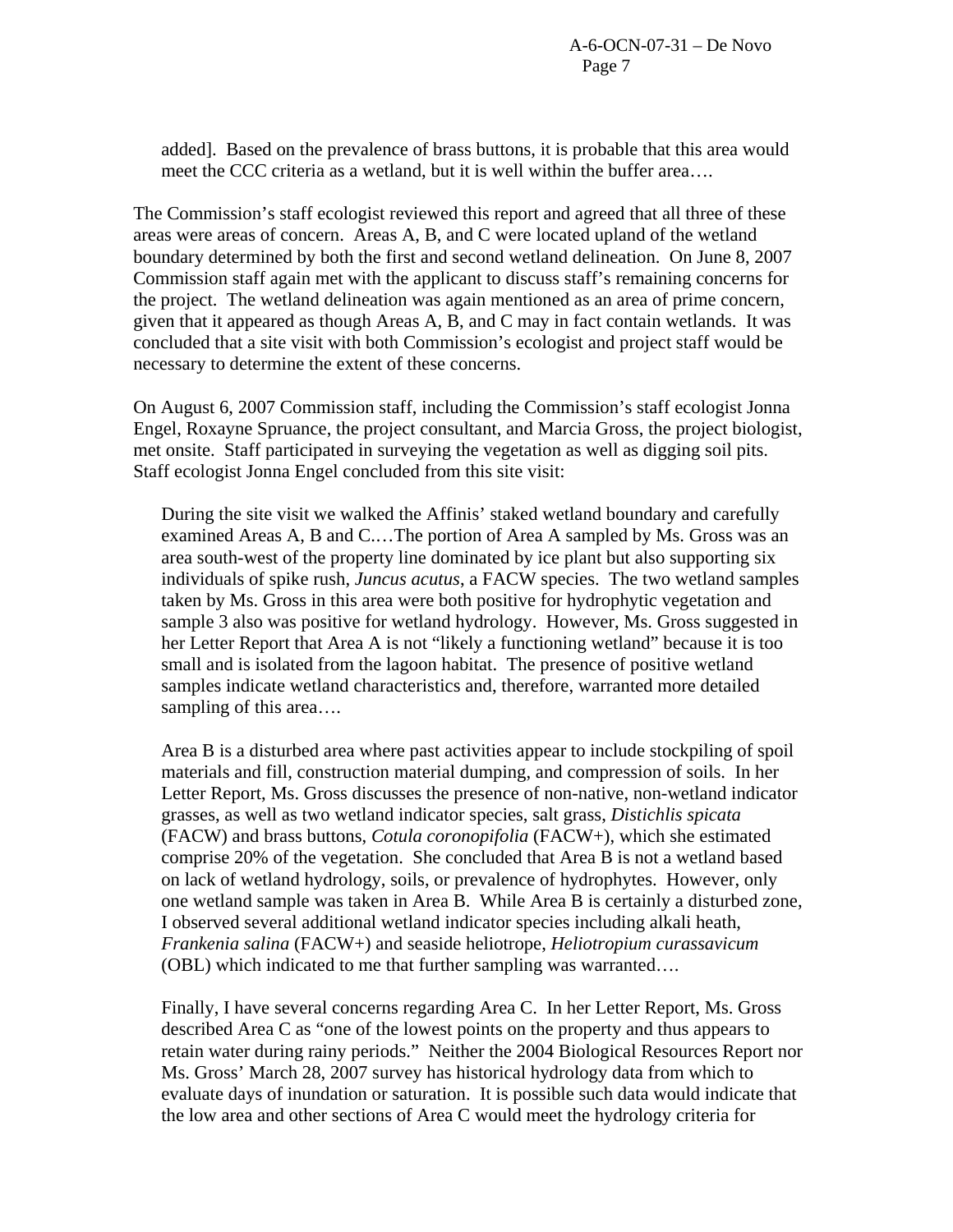wetlands. Ms. Gross also wrote that "[W]hile vegetative cover was sparse in this area, the most prevalent species was brass buttons." Brass buttons, *Cotula coronopifolia*, is a FACW+ species; that is, a wetland indicator species. During the August 6 site visit, the brass buttons had died back but salt grass, *Distichlis spicata* (FACW) was the dominant plant throughout Area C and I also observed alkali heath, *Frankenia salina* (FACW) and seaside heliotrope, *Heliotropium curassavicum*  (OBL). Ms. Gross reported that soil samples dug in Area C in 2001 did not show hydric soils and she did not collect wetland samples in this area in 2007. Only one wetland sample was taken in Area C in 2007 and that sample appears to have been collected from the top of an artificially raised area or berm referred to by Ms. Gross as the "top of bank" that parallels the whole lagoon edge (in some areas in good shape, in other areas in bad shape) along the proposed hotel property….The 2004 Biological Resources Report did not include wetland sample data sheets and Ms. Gross wrote that the 2001 soil samples were inconclusive. As stated above, it is not clear what constitutes an inconclusive soil sample. I dug two soil pits in Area C on August 6 and both samples were positive for wetland soils. Ms. Gross concludes her remarks about Area C with this statement: "Based on the prevalence of the brass buttons, it is probable that this area would meet the CCC criteria as a wetland, but it is well within the proposed buffer area (approximately 75-85 feet from the edge of the development foot print), within the portion of Parcel 2 under CCC jurisdiction, and thus would not be impacted by the project."

To address that statement, the purpose of a buffer is to protect sensitive habitat. Buffers are not part of that habitat; rather they begin at the boundary of sensitive habitat….

Based on Ms. Gross' April 11, 2007 Letter Report, my observations and soil pit results, I instructed Ms. Spruance that additional wetland samples would also be required to adequately delineate Area C. I followed my site visit with an email on August 8, 2007, to Ms. Spruance, confirming that further wetland sampling was imperative and that a formal wetland delineation conducted by a certified wetland biologist must take place. I provided guidance regarding the number and placement of samples that would be necessary to properly delineate a wetland boundary [ref. Exhibit #5 – attached].

On August 24 and August 31, a third wetland study was conducted on the site of the proposed Buena Vista Lagoon hotel. In this delineation, three transects were taken in a north-south direction on the site, and intersected with the three "Areas of Concern". A total of 14 samples were taken in various places along these transects. Two samples were taken from area "A", five samples were taken from area "B", and seven samples were taken from area "C". This wetland delineation report made the following conclusions:

Buena Vista Lagoon clearly qualifies as CCC wetlands in so far as it meets one or more (in this case all three) of the three requisite conditions that define a CCC wetland. The halophyte-dominated area also meets the CCC definition of a wetland….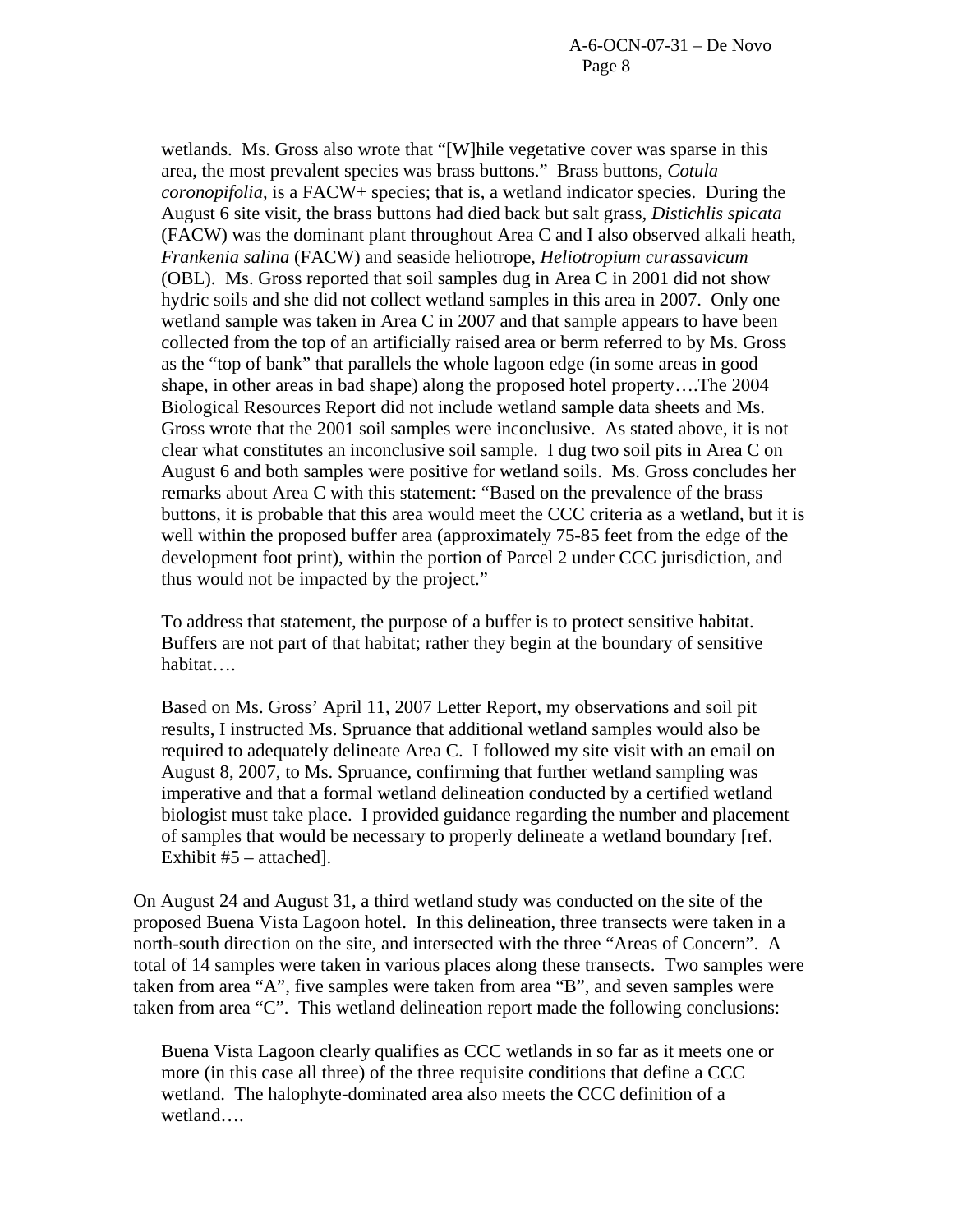However, the report in its conclusions stated that this "halophytic" area is not biologically important wetlands in this case because Buena Vista Lagoon is a freshwater lagoon and the alkali (halophytic) vegetation on site is associated with salt marsh and therefore these habitat types are not associated with one another. The report further states that the presence of an 18" berm located at the lagoon edge provides further separation between these two habitats.

The Commission's staff ecologist again had concerns with this third wetland delineation as follows:

On Aug 24 and Aug 31, Vincent N. Scheidt, Certified Biological Consultant, and an assistant, conducted the third wetland study on the proposed Boardwalk Hotel site. Mr. Scheidt was hired by the property owner to perform a formal CCC one-parameter wetland delineation. I provided Ms. Spruance and Mr. Scheidt with documents that detail CCC standard wetland delineation protocols and guidelines for preparing a wetland delineation report ("California Coastal Commission, November 16, 2006 Workshop, Definition and Delineation of Wetlands in the Coastal Zone" and "Suggestions for Preparing a Wetland Delineation Report for the California Coastal Commission"). In addition, as I stated above, I provided guidance regarding the number and placement of samples that would be necessary to properly delineate a wetland boundary. Unfortunately Mr. Scheidt did not adhere to the wetland delineation guidelines provided nor did he follow the sampling scheme that I recommended (I suggested that adequate sampling would require a minimum of six to 12 wetland samples strategically spaced in each of Area's A, B, and C to be able to establish an upland/wetland boundary). Instead, Mr. Scheidt collected fewer samples along three transects laid out more or less perpendicular to Buena Vista Lagoon. Mr. Scheidt collected two samples from Area A, five from Area B, and seven from Area C. He reported his results in "Directed Jurisdictional Wetland Delineation Report for the Boardwalk Development Project, City of Oceanside, California." In Area A one of Mr. Scheidt's samples was positive for a CCC wetland (13) and one was negative (14). In Area B, samples 8 and 10 were positive for a CCC wetland and samples 9,11, and 12 were negative. In Area C samples 1, 3, 4, 5 and 6 were positive for a CCC wetland and 2 and 7 were negative…

As noted above, the applicant was given specific direction to sample soil pits throughout the site. It is unclear what the true delineation for this site is without this information. Of the 14 pits dug, 9 were found to have soils associated with wetlands, including one soil pit dug at a site well beyond the buffer and into the proposed development site (ref. Exhibit #5, site #6). As such, the Commission's staff ecologist concludes:

Unfortunately, despite the fact that three separate wetland studies have been conducted on the proposed site of the Boardwalk Hotel, the absence of a complete wetland delineation report restricts our ability to independently define the wetlands boundary.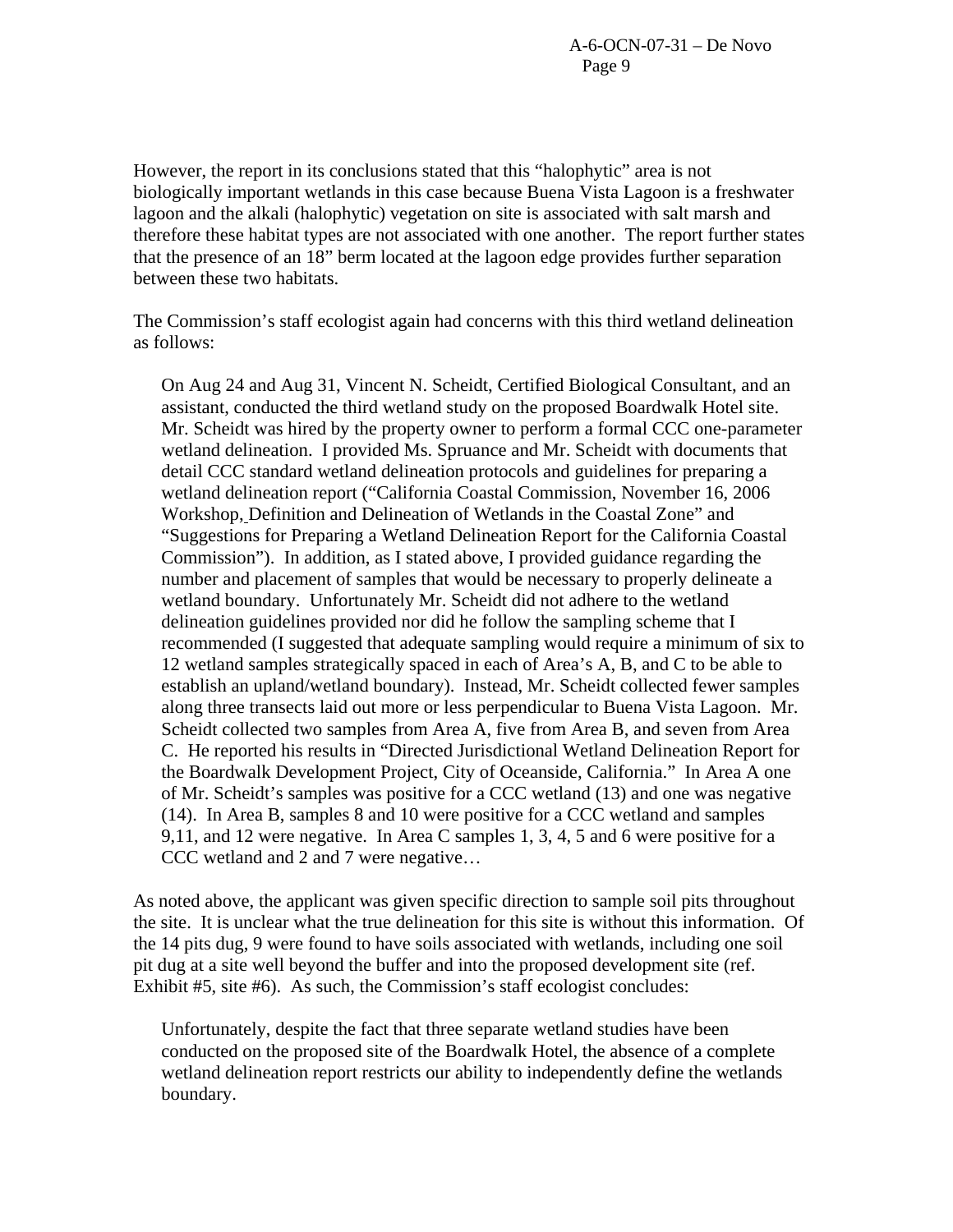At this time, no information has been submitted addressing the historical hydrology of the site. Of the three reports, Mr. Scheidt's "Directed Jurisdictional Wetland Delineation Report for the Boardwalk Development Project, City of Oceanside, California" provides the most complete set of wetland sample data. Neither the 2004 Biological Resources Report nor Ms. Gross' April 11, 2007 Letter Report provide the data necessary to make a wetland boundary determination and therefore the wetland boundary proposed by Affinis is not accurate. Mr. Scheidt acknowledges in his report that much of the site previously identified as buffer and development area, meets the CCC wetland criteria standard. However, Mr. Scheidt does not provide a wetland boundary determination as part of his report findings.

Combining Figure 2 and Figure 3 of Mr. Scheidt's report, I present an estimated CCC criteria wetland boundary based on my site visit observations, the information presented in all three biological reports, and the results of Ms. Gross' set of four and Mr. Scheidt's set of 14 wetland samples (see Exhibit B, attached). This estimated wetland boundary is problematic and incomplete in all of the areas identified because a lack of samples make detection of the upland/wetland boundary questionable. More specifically, the wetland boundary determination is problematic in area A because no wetland samples were collected within the subject property; problematic in area B because a number of samples were collected on top of fill mounds; problematic in Area C because the sampling design leaves a large gap of information between samples 5 and 6. This gap includes a significant elevation change and samples spanning that change are desirable. **The boundary I recommend here is my best approximation given the available information, but a more accurate boundary determination would be possible if additional samples and study were conducted.** 

A further concern raised by the Commission's staff ecologist is the timing of the wetland delineation. The third wetland delineation was taken in the middle of summer during a drought period. It is unclear what the conditions would be if sampled during the rainy season, or not during a time of drought. The fact that wetland species still are found on this site, given these constraints, adds further evidence that these areas of concern, and perhaps other areas onsite, are, in fact, functioning wetlands.

The areas identified in the third wetland delineation as areas of "halophytic vegetation" are considered wetlands by the LCP and Commission's definition of such. Thus, based on the limited information and incomplete wetlands studies provided by the applicant's consultants, the proposed project includes development not only within the wetlands buffer, but also in wetlands. As cited above, the Commission's staff ecologist, Dr. Jonna Engel, has concluded that there is still insufficient evidence to fully delineate the wetlands on the site. She has, however, created an exhibit that at least delineates the wetlands that can be identified based on the prior wetland delineations. Given Dr. Engel's determination of where known wetlands exist, the project, as proposed, will occur both within wetlands and the wetlands buffer.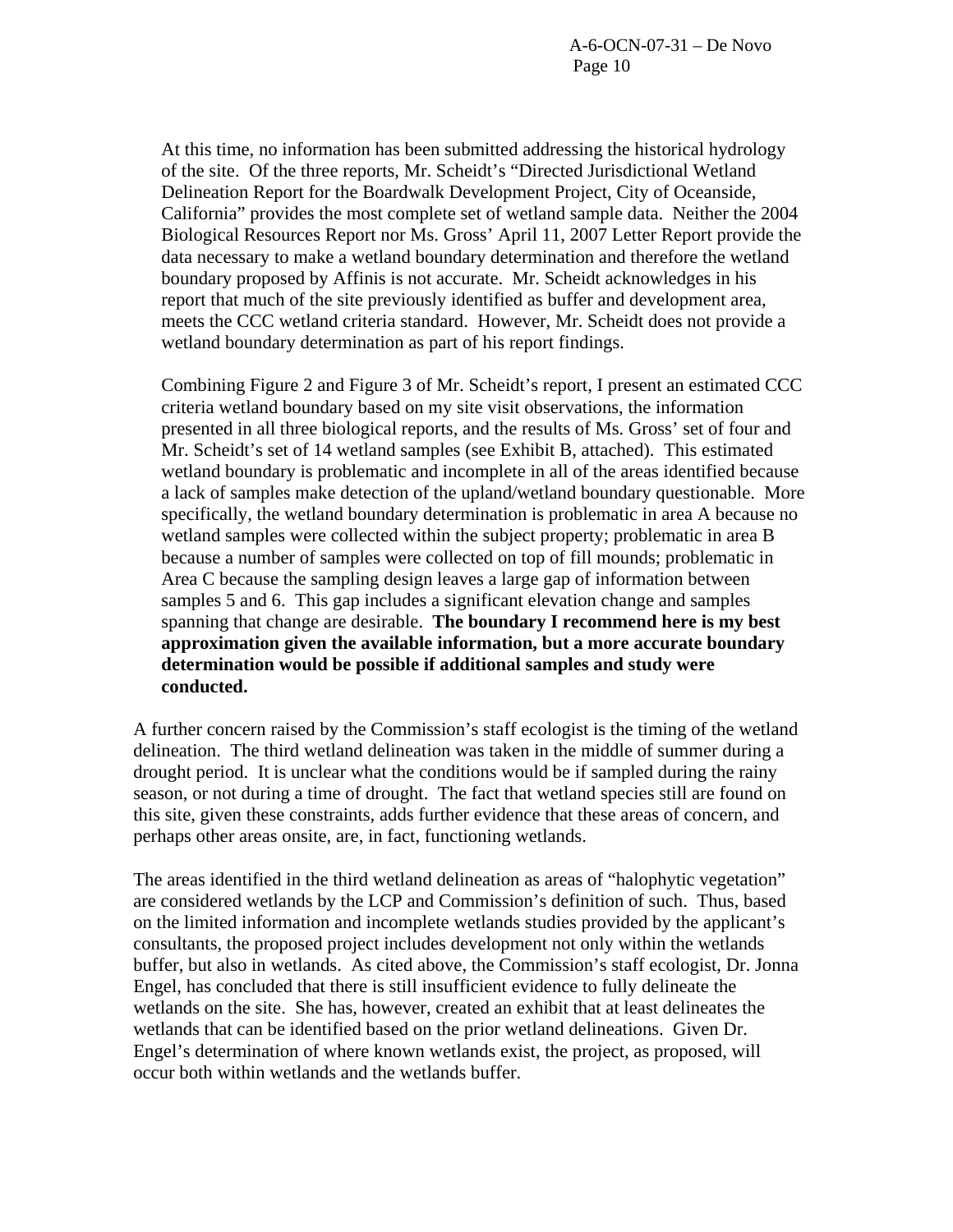As cited above, the LCP, similar to the Coastal Act, limits the fill of wetlands to certain specified uses. The proposed hotel and residential development is not one of the identified permitted uses. In addition, as also cited above, the LCP requires that a wetlands buffer be provided upland of wetlands. In this particular case, the Department of Fish and Game determined that a 100 ft. wetlands buffer is appropriate. However, as discussed above, based on the Commission's staff ecologist's review of the three wetland delineations, portions of the proposed project will occur within wetlands and the 100 ft. buffer. As the development will result in the fill of wetlands and is not one of the identified permitted uses in wetlands and because an adequate wetlands buffer is not provided, the Commission must deny the project as proposed.

The information available to the Commission shows that the wetlands and their buffer encroach much farther into the project site than the applicant's proposal suggests. Therefore, wetlands currently exist where development has been proposed. As the EPA website states, wetlands serve a very important role in the maintenance of marine resources. There is more life in a one acre of a healthy wetland than there is in one acre of almost any other kind of habitat. Wetlands are virtual havens for the endangered species of the United States; about 35% of all plants and animals listed as threatened or endangered in the United States either live in wetlands or depend on them in some way. The Commission has historically taken a very conservative role on what is allowed to impact a wetland, and private development in not one of the permissible uses. Because the project would directly impact wetlands associated with Buena Vista Lagoon, the project cannot be found consistent with the applicable policies of Oceanside's certified LCP.

Should the applicant choose to redesign the project, a thorough review of the vegetation on site should be conducted with the approval of the Commission's staff ecologist. Possible alternatives could include a scaled down project, with perhaps the restaurant and the condominiums remaining and fewer units. The applicant could also work with the Buena Vista Lagoon Nature Center to provide further lower-cost facilities to those who already utilize this site for bird watching, hiking, etc. A further alternative could be to make the site available as a mitigation site. Staff ecologist, Dr. Jonna Engel, has determined that this site has great restoration potential.

In conclusion, the applicant has provided three separate wetland delineations, all of which are incomplete and raise further concerns for the Commission. The most recent of these wetland boundary reports provided the most information, and indicates that wetlands exist on site far further inland than previously documented. However, the Commission's staff ecologist has determined that this study is also inadequate in providing a detailed and thorough delineation of the wetland boundary on this site. Any future development would require additional sampling to indicate a true boundary by which to determine the boundaries of wetlands on and adjacent to the site. The wetland boundary would then need to be buffered by 100' as stated in the City of Oceanside's LCP. Because at the present time the Commission is unable to adequately determine this wetland boundary, not only can the project as proposed not be approved, but the developable envelope for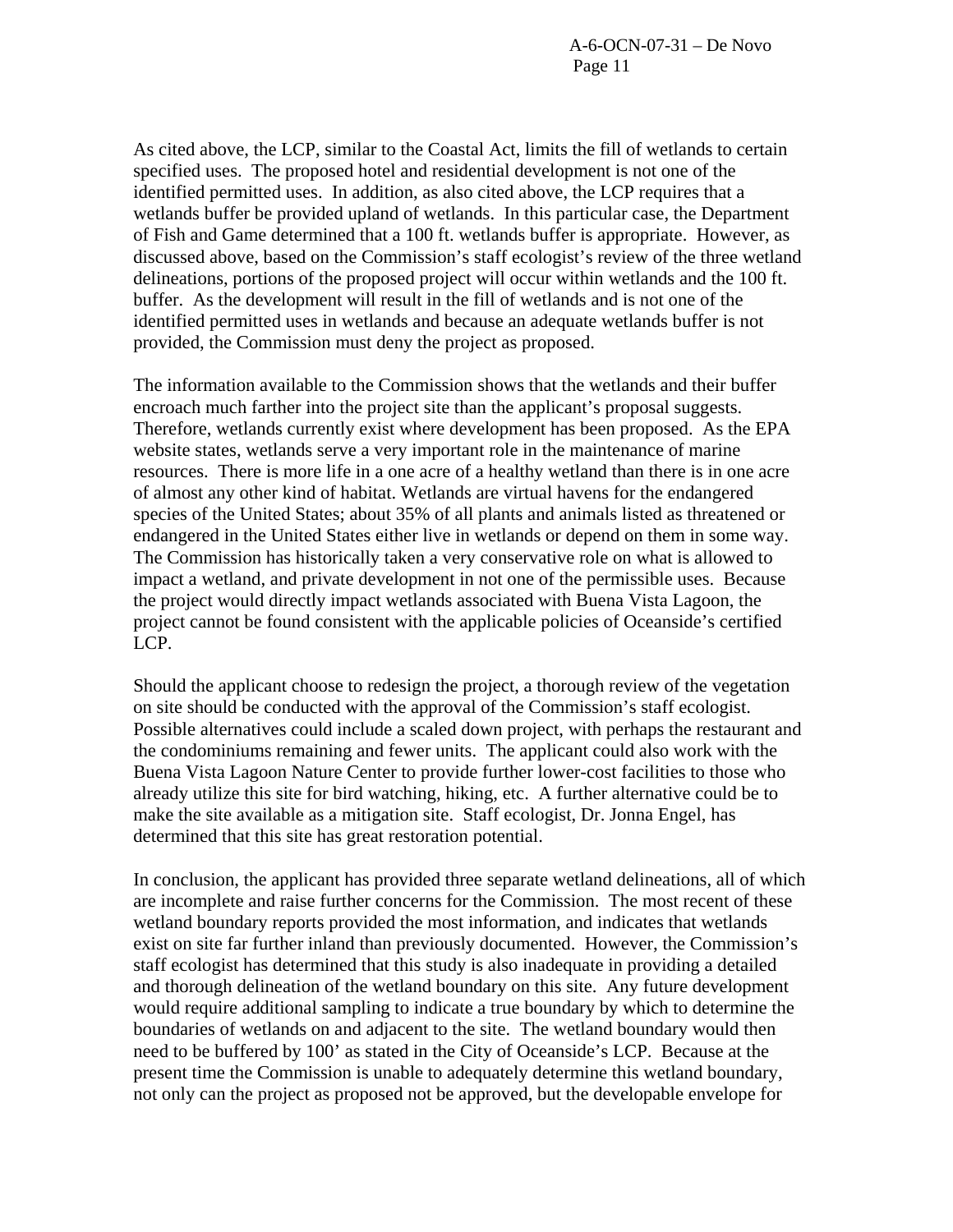this site cannot be determined. Given these variables, the Commission must deny the project as proposed.

 3. Scale of Development and Public Views. The proposed project includes the construction of a three story hotel with a maximum height of 46', four two-story condominium units and a public restaurant on a 3.8 acre site. The project is located directly adjacent to a residential community and Buena Vista Lagoon. Buena Vista Lagoon is an ecological reserve and as such there are limited uses permitted. The surrounding community includes a mix of both commercial and residential.

The proposed development raises concerns regarding the scale of development, given its close proximity to an ecological reserve and a small-scale residential neighborhood. The City of Oceanside's LCP has Land Use Plan (LUP) provisions that address the appropriate scale of development. These provisions state, in part:

The City shall ensure that all new development is compatible in height, scale, color and form with the surrounding neighborhood.

Building forms can be designed to respect and improve the integrity of open space and other public spaces adjacent to open space

In areas of significant natural aesthetic value, new development shall be subordinate to the natural environment

While the proposed project meets all zoning ordinance provisions and no variances were requested or approved, the height of the hotel will be substantially higher than other structures in the surrounding community. The development is located within an area of primarily one-story residences to the west and north, and two-story residential and commercial buildings to the east. The height of the hotel as proposed is 3-stories and 36' high, with an observation tower that extends up to 46' high. The City, in its review, acknowledged that the hotel will be higher than the residences and other surrounding structures, but it found this difference to be insignificant. Aside from the observation deck, the hotel will be 10-15' higher than the other structures in the immediately surrounding community. Given the low scale of surrounding development, a height difference of 10-15' could be considered to be incompatible with the surrounding community and therefore inconsistent with the City's certified LCP policies pertaining to scale of development.

The proposed development includes a three-story hotel, a large restaurant and four twostory condominiums on a site directly adjacent to the lagoon and open space, where no other such large structures exist. When comparing the project to surrounding development immediately adjacent to Buena Vista Lagoon, it would be much larger in size and scale than other developments. Development immediately adjacent to the lagoon and the Pacific Ocean includes a single family residence on a multi-acre site to the south, and Saint Malo, a gated residential development constructed prior to the initiation of the Coastal Act. Saint Malo includes numerous single family residences, none of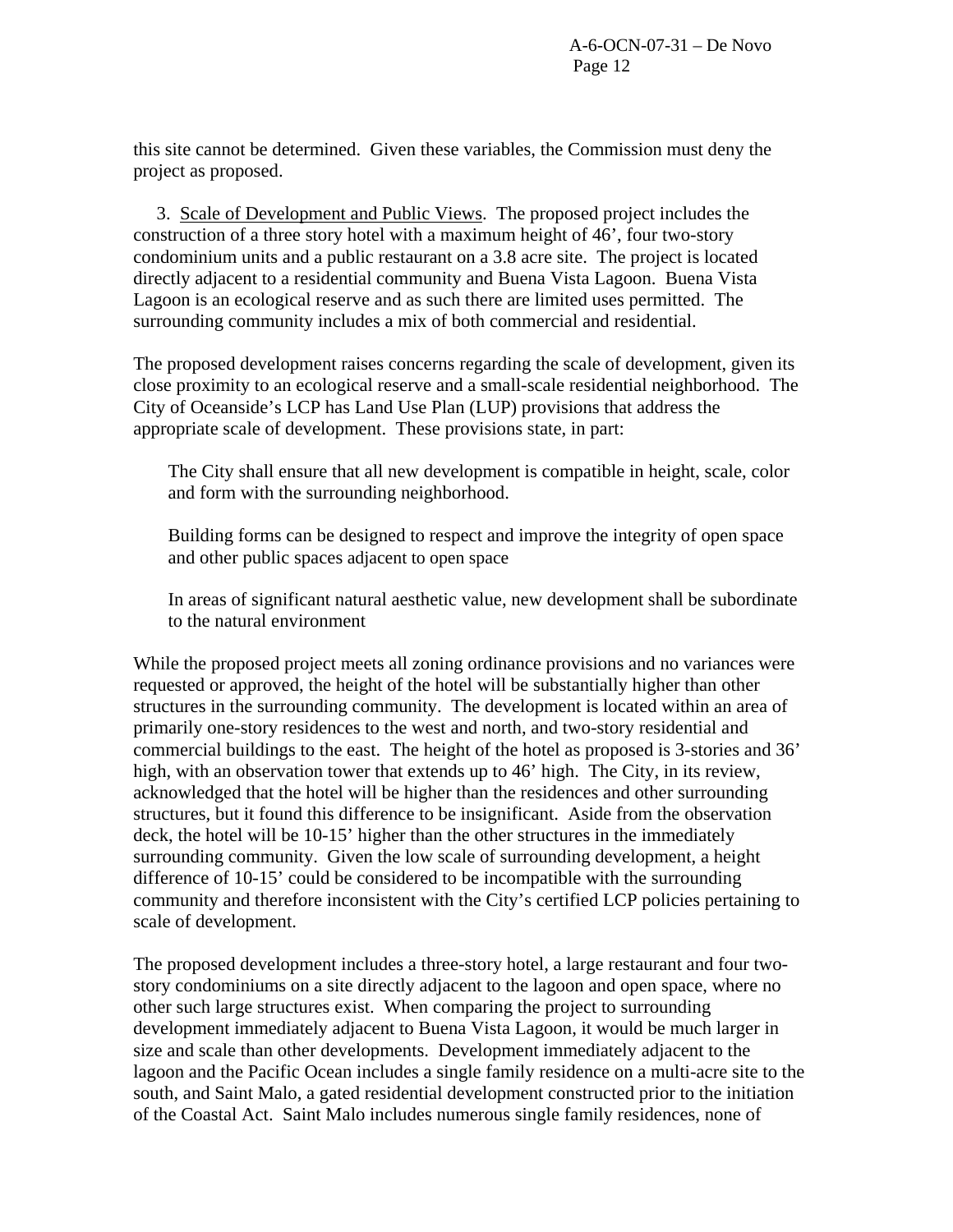which would be comparable to the size of the hotel. As such, it appears the development as proposed would significantly "stand-out", as compared to nearby development and is not subordinate to the surrounding natural environment, as required by the LCP. The development, as proposed, would set a new precedent for scale of development for future sites surrounding Buena Vista Lagoon.

The Commission recognizes that the site is constrained by its proximity to Buena Vista Lagoon. However, the site can still be developed in a manner that attains the project's goals while consisting of similar scale to the surrounding residential community. For example, one possible alternative to the proposed project could be a two story hotel, with associated restaurant, and 4 single story condominiums. The Commission therefore finds the project as proposed cannot be found consistent the policies of Oceanside's Certified LCP.

It important to note that given the Commission's interpretation of the wetland boundary on the site, a project redesign would be necessary for approval. The updated wetland boundary and buffer would reduce the developable area on this site. Because the project could already be considered out of scale with the surrounding community, it would be vital for the applicant to consider the scale of the surrounding community if a redesigned project is desired, regardless of the constraints on the site.

The project also adversely impacts public views. It includes the development of a threestory hotel, restaurant, and pool within the eastern portion of the site and four two-story condominiums within the western portion of the site. The project is located immediately west of Pacific Coastal Highway (PCH), and immediately east of the terminus of Broadway. The site is currently undeveloped and as such allows for public view opportunities of Buena Vista Lagoon from PCH and the end of Broadway. As proposed, the development would significantly impact these existing views. The City has LUP provisions for protection of public views that state:

The City shall maintain existing view corridors through public rights-of-way.

The city's grid system pattern allows public views of these water bodies from several vantage points. Most east-west streets in the coastal zone offer views of the ocean. In addition, Buena Vista Lagoon, the San Luis Rey River and the ocean are visible from portions of Interstate-5.

There are no developed vista points in Oceanside, although several locations seem to meet this purpose. These include the fishing area at Buena Vista Lagoon, the frontage road adjacent to the inner lagoon, and the Oceanside Pier.

The city shall encourage development of viewing areas at the Pacific Street Linear Park, the Buena Vista Lagoon fishing area (provided by Eaton Hill Developers)…

All new development shall be designed in a manner which minimizes disruption of natural land forms and significant vegetation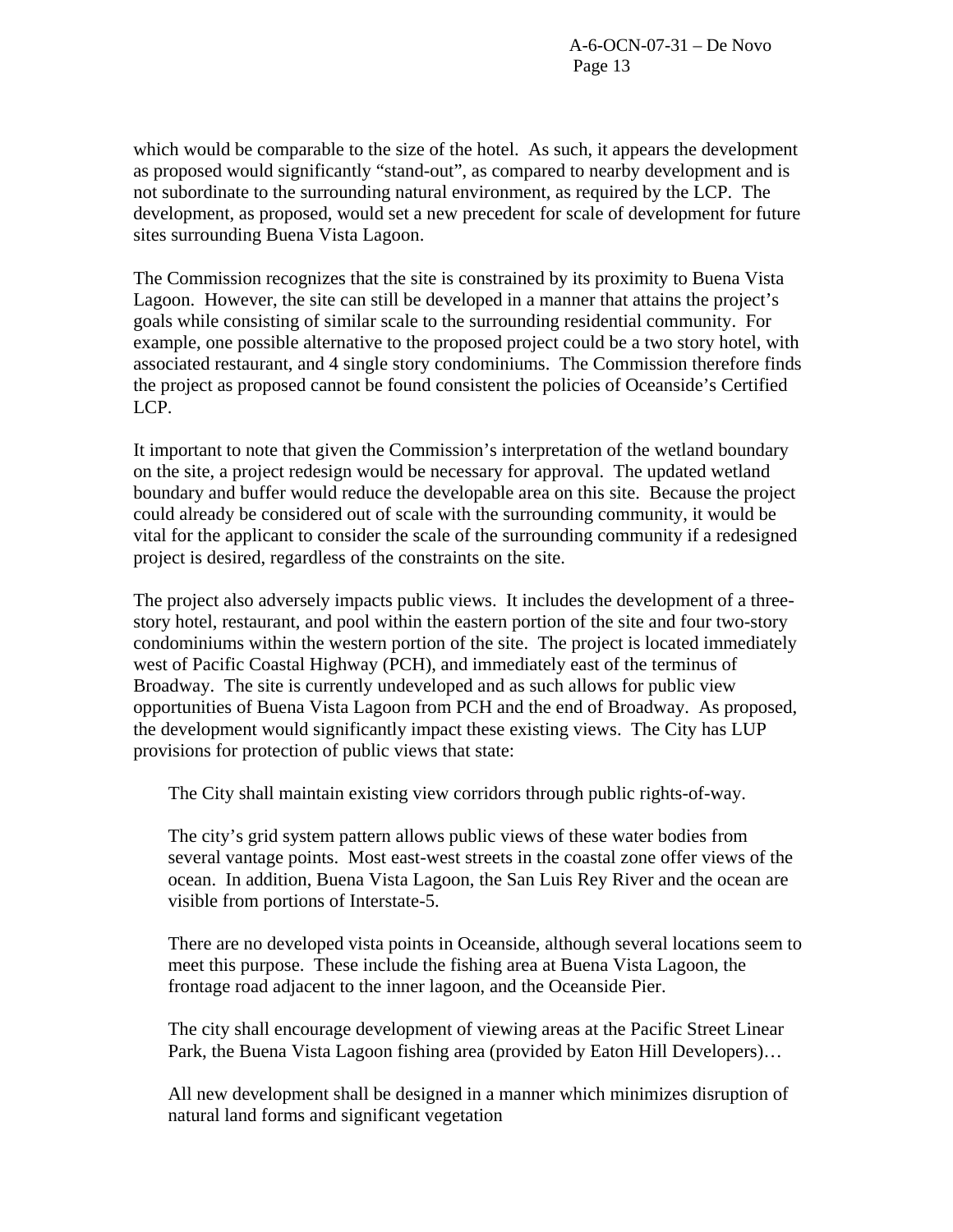Both the EIR and City staff report indicate substantial public view impacts associated with the project. The development, as proposed, will completely obstruct lagoon views from Pacific Coast Highway while driving south toward the lagoon. Further, one of the proposed condominiums is proposed to be sited directly in between the terminus of Broadway and Buena Vista Lagoon, thereby eliminating the public views from this location as well. It is important to note that the site is currently undeveloped, and any development will cause some view impacts. However, the project, as proposed, does not adequately address the associated public view impacts.

Pacific Coast Highway (PCH) is a heavily traveled coastal road, and a main artery of Oceanside's roadways. The views while traveling southbound on PCH of the lagoon (both open water and associated vegetation) are currently expansive. The subject site is currently undeveloped and therefore, currently allows uninterrupted views across the vacant site and towards the lagoon. The development, as proposed, will potentially significantly obstruct or completely obstruct these public views. Not until the traveler has passed the development and is directly over the lagoon will these views be regained. A view analysis with a mock-up of the building as viewed from PCH was completed; however, the vantage point was traveling northbound where impacts would not be as great.

Public view impacts were briefly addressed within the project's EIR. Findings were made that the project, as proposed, would cause impacts to public views of Buena Vista Lagoon. The EIR's mitigation section findings state:

 The project would not be consistent with Coastal Act and Local Costal Plan requirements to protect and enhance public views to Buena Vista Lagoon. The project hotel blocks western-facing views to the lagoon.

The mitigation section requirements state:

No mitigation shall be implemented. Excluding the hotel from the project would make the project infeasible.

These findings indicate that the hotel as proposed would be inconsistent with both the Coastal Act and the City of Oceanside's Certified LCP. The reasoning for lack of mitigation was simply that the project would not be possible in the absence of the hotel. The EIR provided no discussion on how the hotel could be designed to lessen these public view impacts. As stated above, because the site is currently vacant, any development would result in some public view impacts. The project includes the construction of a three-story hotel. Decreasing the height or stepping back the hotel from Pacific Coast Highway could potentially decrease impacts to public views, without the removal of the hotel completely. The project as proposed does not correctly address the impacts to public views of Buena Vista Lagoon, and therefore is not consistent with the applicable policies of Oceanside's certified LCP.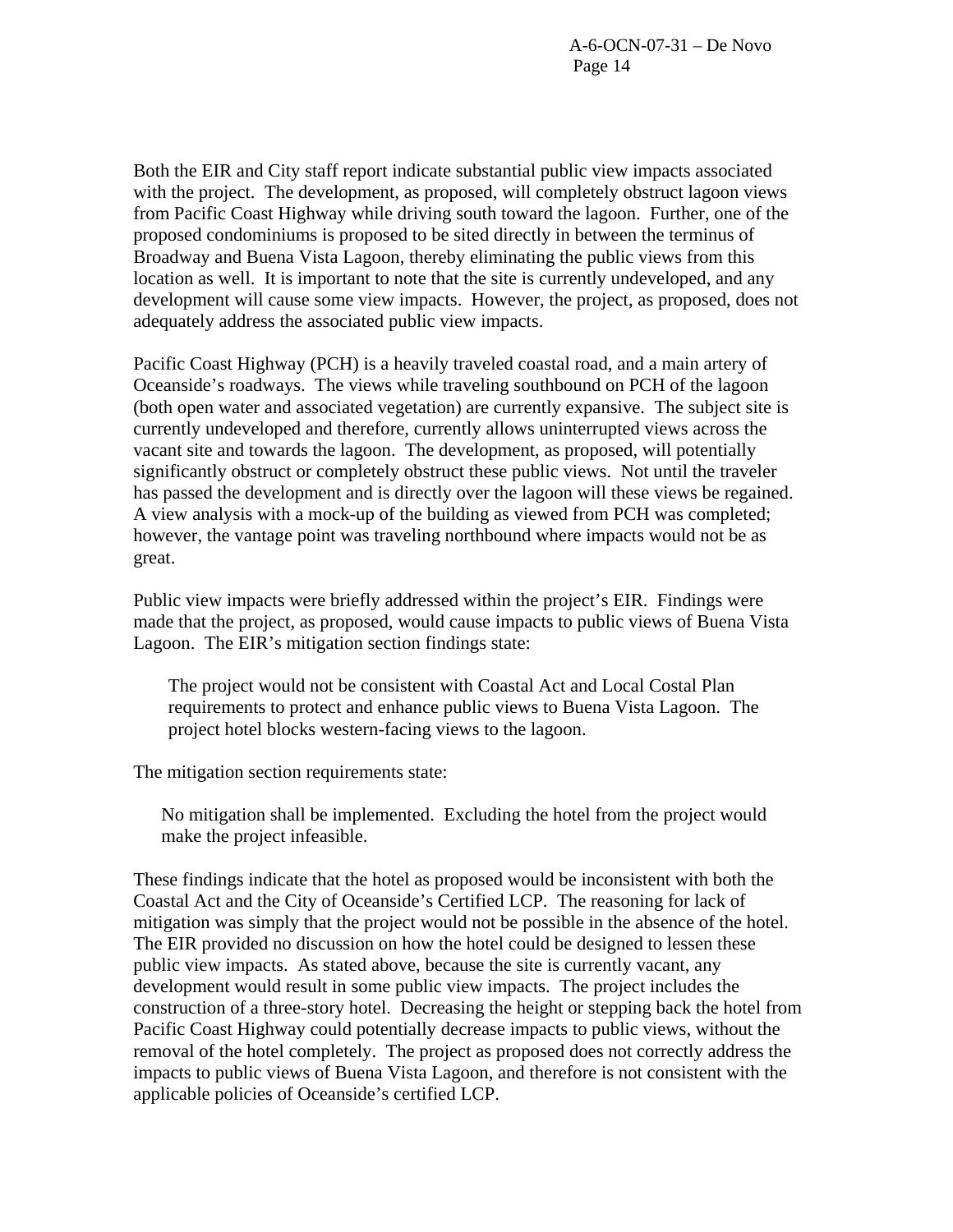A-6-OCN-07-31 – De Novo Page 15

In 1981, the City vacated the southern end of the Broadway right-of-way to the applicant. However, City staff were unable to locate the file or provide any permits approving this public right-of-way vacation and therefore the findings for approval were not available and cannot be discussed. Further, it is unclear if the Commission was made aware of the proposed vacation prior to, or immediately following, City approval. As such, it is not clear if a coastal development permit has ever been obtained for this street vacation. Broadway, while not an east-west facing street, (identified as protected in the LCP), at its terminus abuts Buena Vista Lagoon and currently allows for uninterrupted views of the lagoon looking south and east. Broadway is a public road and local residents and those who work in Oceanside park their vehicles at the end of Broadway to utilize these public views. The project, as proposed, includes the construction of four condominium units, one of which is sited directly between the end of Broadway and the Buena Vista Lagoon, resulting in significant impacts to public views from Broadway. Given the extent of public use and the uniqueness of the type of public view (Buena Vista is the only lagoon in Oceanside), the existing view corridor at the terminus of Broadway needs to be protected. Therefore, the project as proposed cannot be found consistent with the policies of Oceanside's certified LCP, given the public view impacts associated with Broadway.

In conclusion, given the low scale of surrounding development and the habitat located in the adjacent lagoon, the site can and should be developed in such a manner to both attain the goals of the project and to be compatible with the scale to the surrounding residential community and development surrounding Buena Vista Lagoon. The project, as proposed, is not similar to the scale of development in the surrounding community nor the development adjacent to Buena Vista Lagoon, and thus is inconsistent with the applicable policies of the certified LCP. In addition, the project, as proposed, will result in significant and unmitigated impacts to public views at both Pacific Coast Highway and the Broadway street end. The impacts to public views could be reduced by relocating Condo "A" out of the view corridor. Public view impacts associated with the hotel could be addressed by reducing the scale or size of the hotel. Any future redesign of the project to avoid wetlands impacts may also result in reduction in view impacts. Given the public view impacts, the Commission finds that the proposed project must be denied.

 4. Flooding. The project, as proposed, includes a substantial development immediately adjacent to Buena Vista Lagoon. Given the location of the project, an area known for potentially liquefiable soils and historic flooding, further protection measures should have been addressed to better assess any possible geological or flooding hazards. The City has two objectives pertaining to the regulation of geological stability and flood control in their LUP and these state, in part:

The city shall seek to minimize risks to life and property in areas of high geologic and flood hazards

Protect the slopes and flood prone areas on the north shore of the middle section of Buena Vista Lagoon from development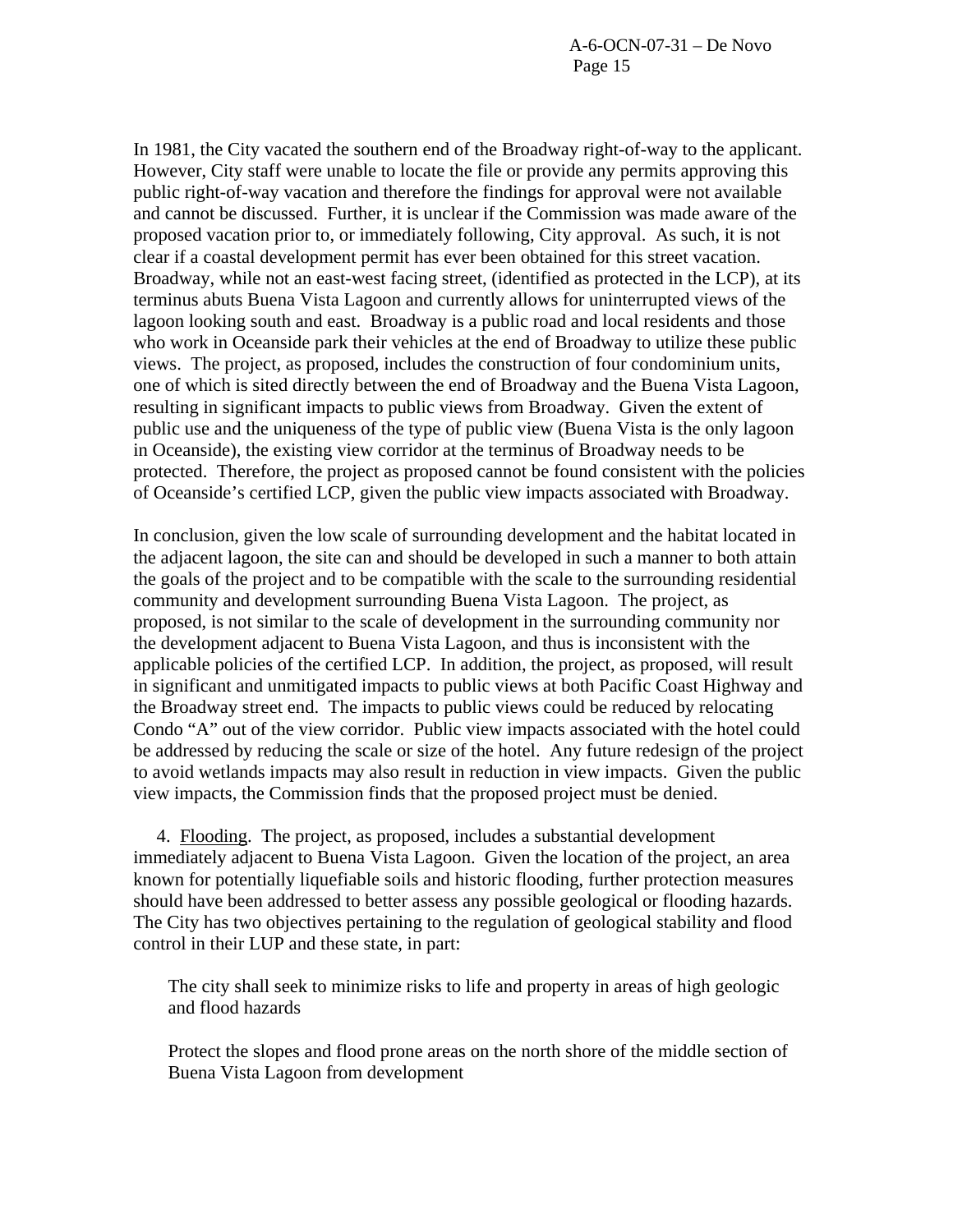The City did address the issue of geologic stability. A geotechnical report was completed for the project that included recommendations to address issues related to the existing alluvial soils on the site. Specifically, the geotechnical report includes a number of design parameters for development of the project and requires that the surface soils be removed and recompacted and that the restaurant and portion of the hotel incorporate a caisson foundation. With these measures, which were approved by the City, geologic safety will be assured, consistent with the above-cited LCP provisions.

The project site is directly adjacent to Buena Vista Lagoon and in fact, a portion of the site is located in the identified 100-year floodplain. However, all buildings are located upland of the identified 100-year floodplain.

An undersized culvert is located just south of the project site and is necessary for PCH to cross Buena Vista Lagoon's middle and eastern basins. This culvert was built in 1914, is approximately 16-20' wide and 9' deep, and does not meet current design standards. Thus, during significant rain events, the undersized culvert does not allow stormwater to move through the culvert and results in waters overtopping the culvert and flooding the surrounding areas. There are no official records of overtopping at this Culvert. However the City of Carlsbad's Road Director and City Engineer have recalled the overtopping of this culvert 5-6 times in the last 30 years. The proposed development is directly adjacent to and west of PCH in a low lying area. If stormwater is forced to overtop PCH, these waters could also flood the project site. Given the lack of documentation, and the uncertainty in how flooding may impact the project site, the potential impacts to the proposed development are unclear. It is important to note that Buena Vista Lagoon is currently controlled by a weir and often a sandy berm develops on top of this weir. Should a flooding event such as this occur, the City of Oceanside would be responsible for opening both the berm and the weir and allowing the stormwater to exit to the ocean. Many of the buildings in the surrounding community are sited closer to the lagoon edge than the proposed project; therefore, it is unlikely that the flooding levels would reach the proposed development. However, as stated above, the restoration of Buena Vista Lagoon is currently in its CEQA phase. The restoration of Buena Vista Lagoon could include the removal of the weir. By removing the weir, control of flooding waters or high wave storm events may no longer be feasible.

Other than assuring the proposed buildings were located outside of the 100-year floodplain, the EIR did not address flooding and it imposed no mitigation measures to address flooding. Based on the above, the applicant has properly addressed the issue of flooding to the best of its ability, and therefore, the project can be found consistent with the portions of Oceanside's certified LCP related to flooding hazards.

 5. Marine Resources. The proposed project is located directly adjacent to Buena Vista Lagoon, an ecological reserve. This reserve is home to numerous native plants and animals including the Belding's savannah sparrow, California least tern, and the California Clapper Rail. The proposed project is a substantial development consisting of a three story hotel, a restaurant and 4 condominium units on a currently vacant lot. Both the construction of these buildings and the increased intensity of use of this property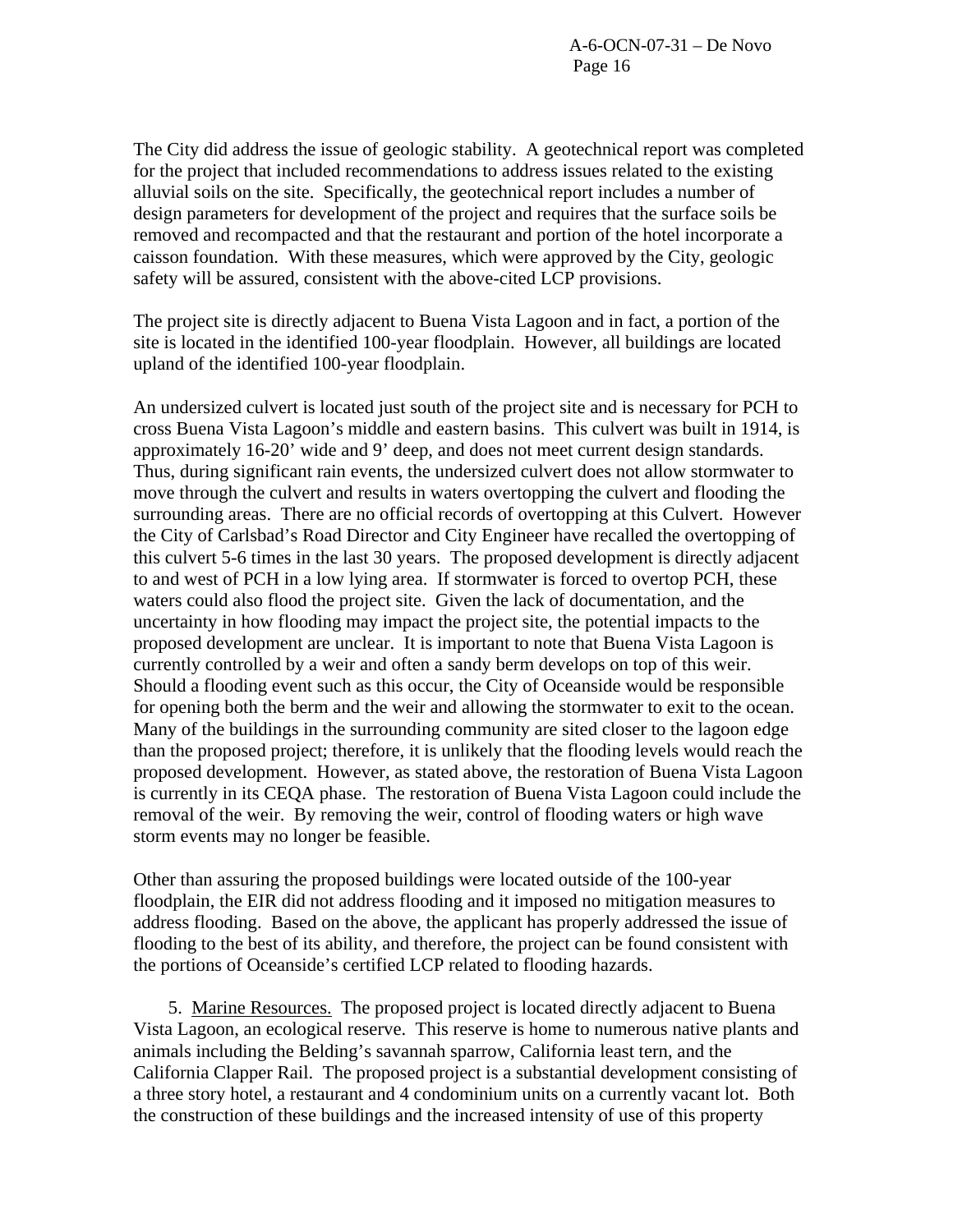could lead to impacts to the surrounding sensitive resources. The City's LCP Land Use Plan (LUP) has policies for the protection of marine resources that state in part:

Prior to approving any developments on dry lands adjacent to Buena Vista Lagoon, the City shall consult the State Department of Fish and Game to ensure that adequate measures are provided to protect and enhance the lagoon's sensitive resources. Such measures shall include, where appropriate

- a. Provision for adequate buffers between development and the lagoon
- b. Erection of barriers such as fences to prohibit access to sensitive portions of the lagoon
- c. Incorporation of native riparian plant species into project design to enhance habitat value
- d. Construction of informational signs/kiosks educating the public on the value of the lagoon, and listing the regulations for public use.

The city shall continue to cooperate with other agencies including the State Department of Fish and Game, the Cities of Carlsbad and Vista through the Joint Powers Committee, US Fish and Wildlife Service, San Diego Association of Governments, and the Regional Water Quality Control Board in seeking ways to lessen the current impacts on the lagoon. Siltation and water pollution are two such impacts which are particularly critical.

The certified LCP includes findings within their Land Use Plan for the sensitivity of Buena Vista Lagoon and state that the "Buena Vista Lagoon is the only freshwater lagoon in San Diego County, and therefore offers a unique habitat." These findings further state that the "lagoon supports two endangered bird species, (Belding's savannah sparrow, California least tern). The California clapper rail is believed to live and breed in the lagoon environs, but no sightings have been confirmed." A recent study has been issued by the Fish and Wildlife Service (FWS) indicating that eight pairs of Clapper rails also inhabit Buena Vista Lagoon. Further, the EIR for the project indicates that a pair of clapper rails has been previously observed nesting underneath the railroad bridge. The project site is directly north and east of the above stated railroad bridge. Mitigation for the presence of a federally- and state-listed endangered species was limited to "[i]f possible, project construction should avoid the avian breeding season. If feasible, measures should be taken to avoid disturbing avian breeding season from indirect effects." Given the sensitivity of the surrounding area, further precautions should have been adopted by the City to protect the lagoon's wildlife. As noted in a previous section of this report, the applicant has not provided an adequate wetlands delineation such that the full and true extent of wetlands on the site, along with the appropriate buffer, can be determined. However, based on the information that is available, it is clear that the project as proposed not only would impact wetlands, but would not provide adequate wetland buffers and as such, is inconsistent with the resource protection policies of the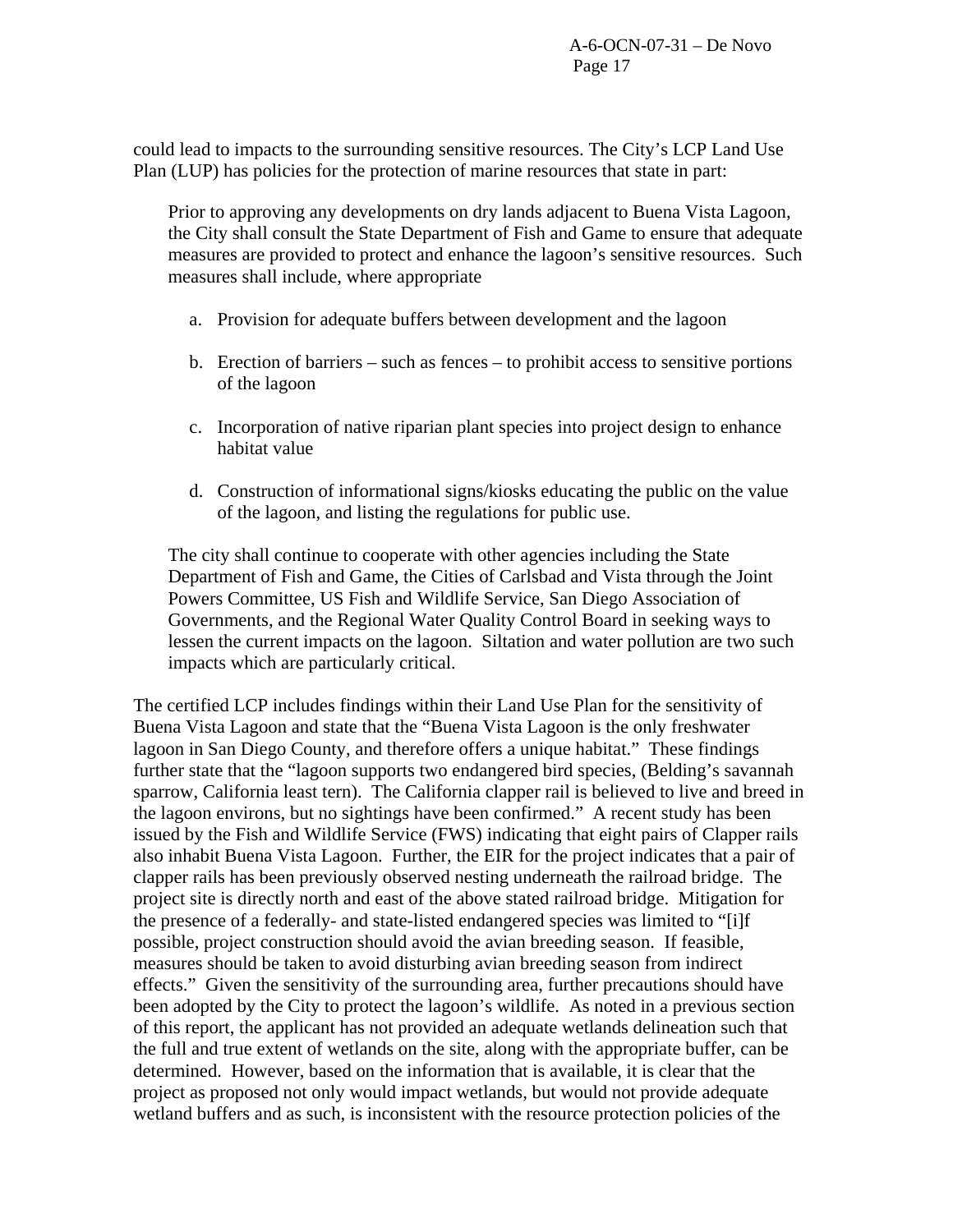LCP. If the applicant should choose to redesign the project with an appropriate wetland boundary these impacts would be lessened.

In conclusion, if the development were approved as proposed there would be significant impacts to marine resources by both the indirect impacts to nesting birds and the direct impacts to the wetlands vegetation. Alternative designs could decrease these impacts. As such the project is inconsistent with the policies of the Oceanside's LCP and therefore, the Commission must deny the project.

 6. Public Access. The project, as proposed, includes development on a currently vacant lot. As stated above, the City of Oceanside has recognized that prescriptive rights may exist on this site. To address this, the applicant has included an 8' wide public access path to be included in the proposed project. This trail as approved by the City may be allowed to be gated off and occasionally locked, resulting in possible impacts to public access. Further, currently the Commission and applicant disagree on the location of the wetland boundary. The project, as proposed, would site the public access path just beyond the wetland buffer. However, if the project design were to incorporate a new wetland boundary, based on a more complete and scientifically rigorous wetland delineation, the public access trail may no longer be feasible at its current location, thus resulting in potential impacts to public access. Both the City of Oceanside and the Costal Act have applicable policies pertaining to public access that state:

Coastal Act Policies:

# 30210

In carrying out the requirement of Section 4 of Article X of the California Constitution, maximum access, which shall be conspicuously posted, and recreational opportunities shall be provided for all the people consistent with public safety needs and the need to protect public rights, rights of private property owners, and natural resource areas from overuse.

### 30211

Development shall not interfere with the public's right of access to the sea where acquired through use or legislative authorization, including, but not limited to, the use of dry sand and rocky coastal beaches to the first line of terrestrial vegetation.

### 30212

(a) Public access from the nearest public roadway to the shoreline and along the coast shall be provided in new development projects except where: (1) It is inconsistent with public safety, military security needs, or the protection of fragile coastal resources, (2) Adequate access exists nearby, or, (3) Agriculture would be adversely affected. Dedicated accessway shall not be required to be opened to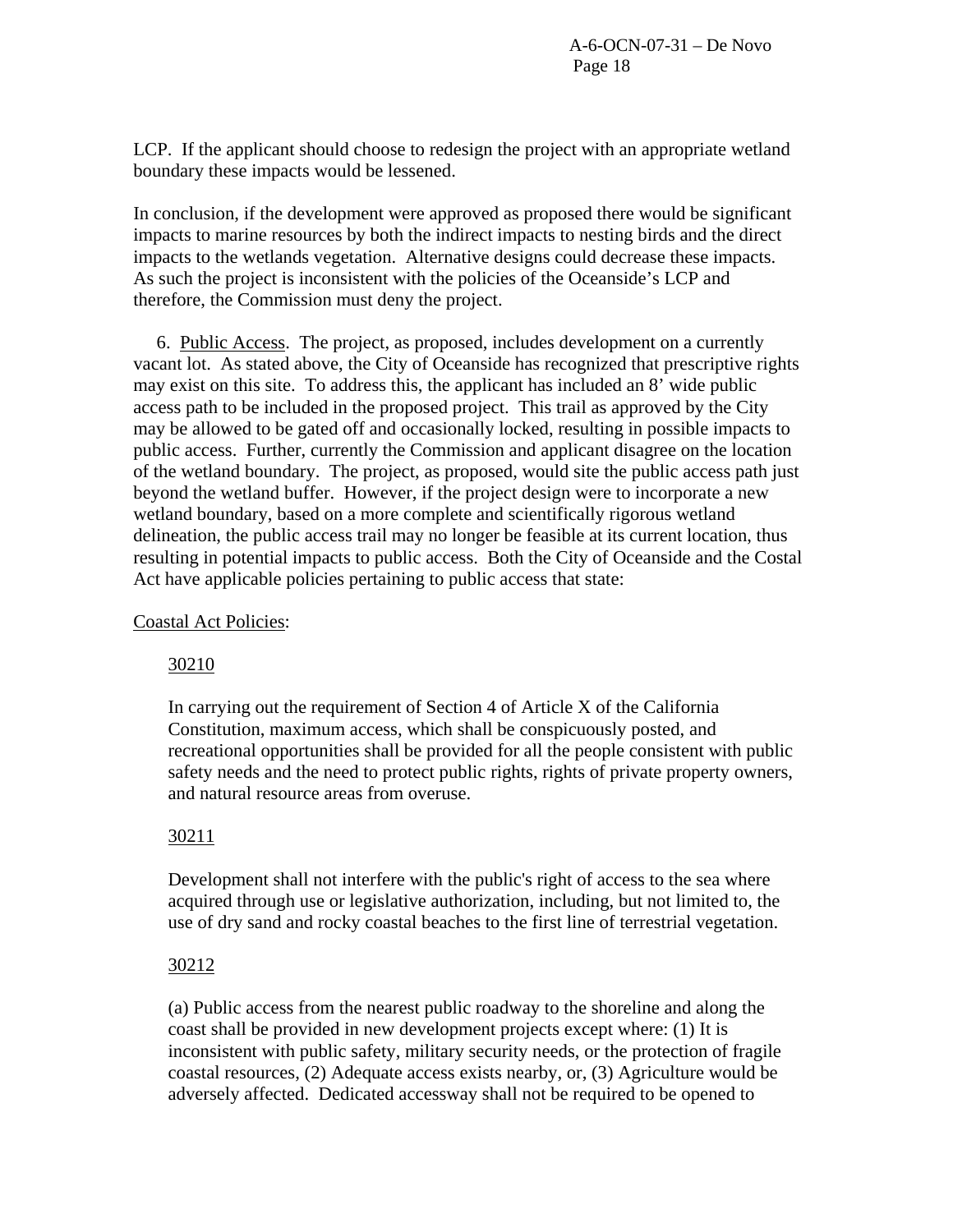public use until a public agency or private association agrees to accept responsibility for maintenance and liability of the accessway.

## City Certified LUP Policies:

Adequate access to and along the coast shall be provided and maintained

Existing and new public accessways shall not be closed or converted to other uses without approval from the California Coastal Commission

There is a 3.1 acre privately owned vacant lot [subject site] just west of Hill Street on the north shore of the lagoon. The lot is flat and is vegetated with grass and weed species. The lagoon frontage has been extensively used by the public in this location, indicating possible prescriptive rights……

Currently on the existing vacant lot, there is evidence of public use in that a well worn trail exists. The trail begins at the end of Broadway and passes through the subject lot out to Pacific Coast Highway. The project, as approved by the City, includes an 8' public access easement. However, the City failed to address the timing for improvement of the access or to include provisions for maintenance. Further, the plans for the public accessway include a gate at the entrance from Broadway. While a time-operated gate could be consistent with the public access policies of both the City of Oceanside and the Coastal Act, the details of how this gate would operate, such as its hours of operation, have not been included within the resolution and conditions approved by the City. In the absence of regulations related to the operation of the gate within the public accessway, the schedule for improvement and opening of the access, and a plan for maintenance, the development is not consistent with the public access policies stated above.

The applicant has in discussion with Commission staff agreed to remove the gating component to the access trail. However, given the project as proposed is not approvable, the Commission cannot incorporate conditions for the project to address the above stated issues or ensure the removal of the time-operated gate. As such the project is inconsistent with the policies for public access in Oceanside's certified LCP and the Coastal Act and cannot be approved.

Another issue relates to protection of an identified fishing area on the project site. As stated previously, an area designated as the "fishing area" within the preliminary Buena Vista Lagoon Management Plan (a component of the certified LCP), is located on the project site within the applicant's proposed buffer. The development as approved includes construction of a wall separating the development from the approved buffer such that the buffer area is not accessible to the public. As such, access to the fishing area would be eliminated.

In conclusion, the project would result in potential impacts relating to the public access path along the site, and public access at the edge of the site to the lagoon waters. The lack of controls for development and maintenance of the public access trail could result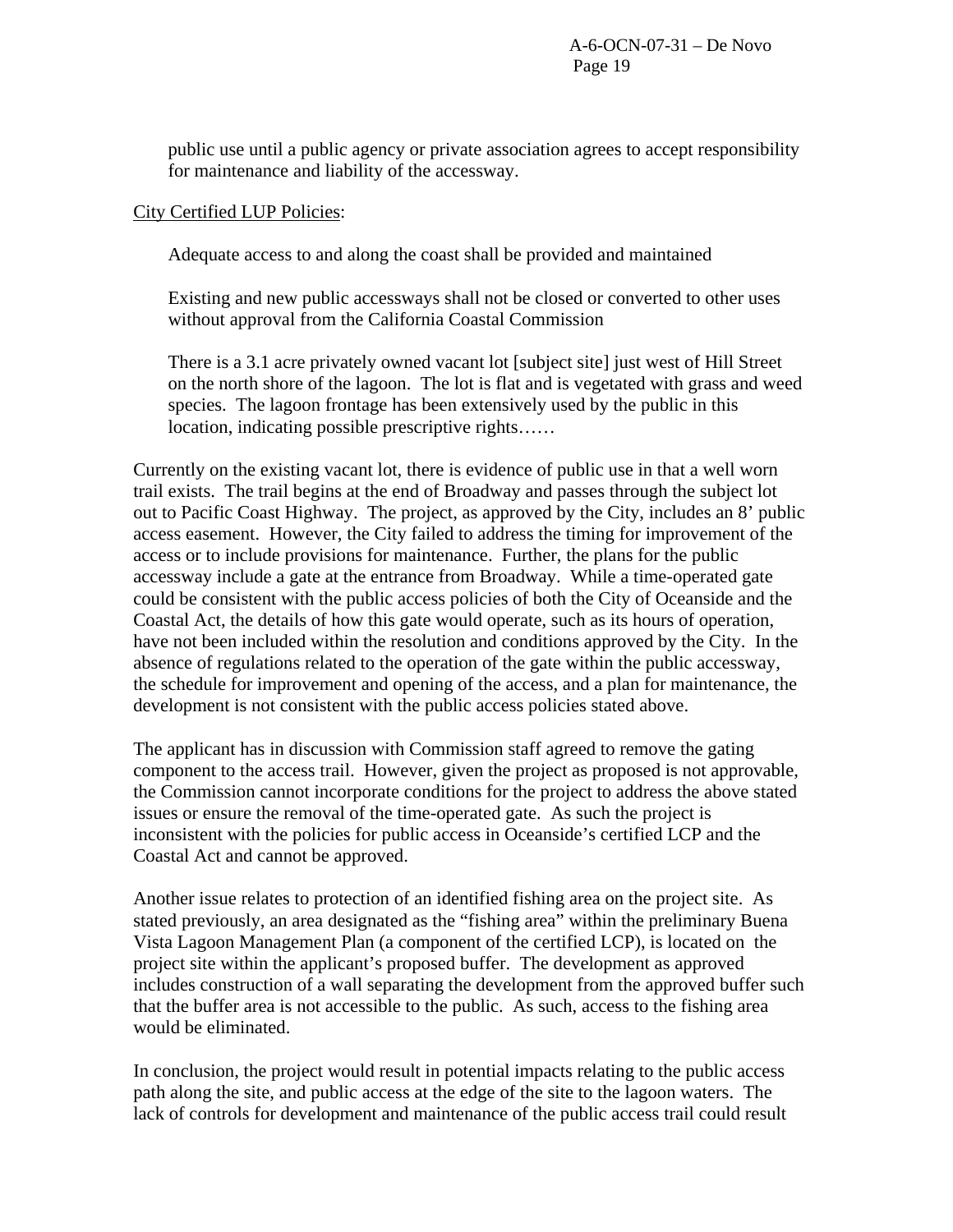in a trail that was gated off during daylight hours, or overgrown by vegetation and thus unusable. The project would also result in the loss of public access to a historically and currently used fishing spot. The project, as proposed, is thereby inconsistent with the policies of Oceanside's LCP and the Coastal Act; therefore the Commission must deny the proposed project.

7. Protection of Low Cost Visitor Serving Uses/Condo Hotel. The project includes 75% (70 units) of the 82 hotel units as condominium hotel units. The Commission does not consider condo-hotels a low-cost visitor serving use. The development would therefore have impacts on the protection of low cost visitor serving uses. Both the City of Oceanside and the Coastal Act have identical provisions protecting low-cost visitor facilities that state:

# 30213/ LCP Policy

Lower cost visitor serving facilities shall be protected, encouraged and where feasible, provided. Developments providing public recreational opportunities are preferred.

As cited above, the Coastal Act and the Oceanside LCP give greater priority to visitor serving uses, which include hotels and other uses that provide overnight accommodations and give particular preference to lower cost visitor-serving accommodations. Because condo-hotel units are individually owned and subject to either no or varying length of stay restrictions, they can be considered a quasi-residential land use that only functions part time as an overnight visitor accommodation. As a quasi-residential land use, condo hotels raise concerns relative to the extent they actually constitute a visitor-serving land use. In addition, condo-hotels generally do not offer accommodations that can be considered "lower-cost," raising questions about the adequacy of supply of lower-cost visitor-serving accommodations in the coastal zone. Further, the price point analysis conducted for this development projected the average hotel price per room at \$200 per night. Therefore, none of the hotel rooms, either traditionally operating or the condohotel component would be providing lower cost visitor serving uses.

As a component of the City's permitting process, a preliminary study of low cost facilities was completed. The findings of this survey indicated that the City has ample low cost visitor serving facilities. This study, however, does not exempt the City from encouraging additional low-cost facilities or maintaining current uses, especially in areas zoned specifically for visitor serving uses. The City did include a number of provisions to address this concern and to better assure the condo-hotel units will function, to the extent feasible, as traditional hotel units.

The Commission acknowledges that to the extent the proposed condo-hotel units operate as transient accommodations, they would provide some public access and recreational opportunities. But the ability to buy one of the units would be well out of range for most people, and the ability for non-owners to stay at one of the units would be limited by the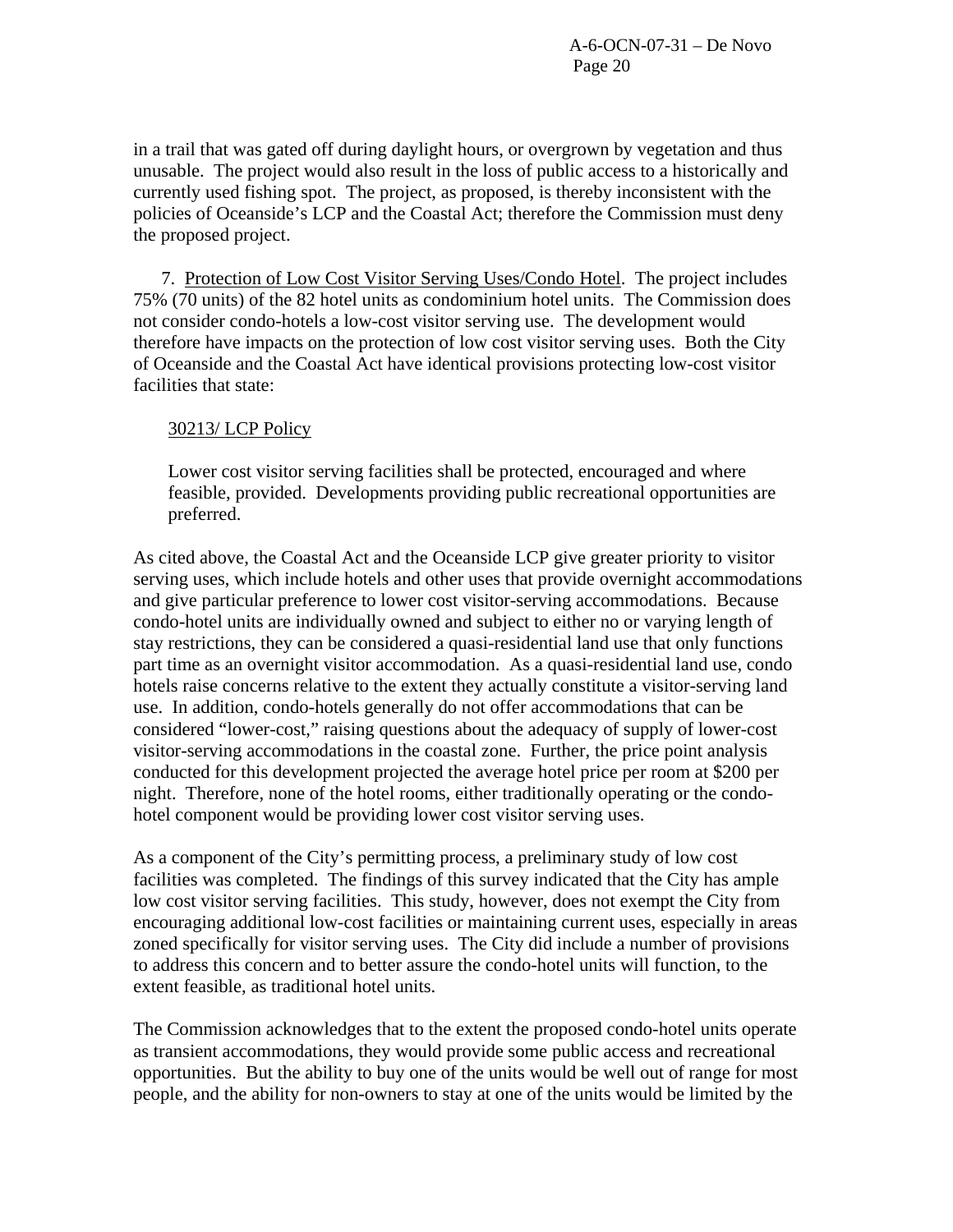occupancy of the owner. Thus, the opportunities for public access and recreation at these condo hotel units would be far less than with a traditional hotel property.

In conclusion, two of the parcels at the project site are zoned Visitor Commercial. These sorts of zoning designations could provide several different low cost visitor serving developments. The project, as proposed, includes an 82 unit hotel project, 70 of which would function as condo-hotel units. The quasi-residential nature of these types of developments do not facilitate the protection of low cost visitor serving uses and the project is therefore inconsistent with the above cited LCP policies. Consequently, the Commission must deny the proposed project.

8. Recreational Uses. The development, as approved, would include substantial development on a currently vacant lot abutting Buena Vista Lagoon. Development of this nature would inhibit current and future recreational uses. The development of this project will inhibit bird watching, fishing and biking and public education walks; all of which are current low cost visitor serving uses on or adjacent to the site. Specifically, construction of a wall separating the development from the buffer, and the innate exclusivity of condominium hotels will result in decreased recreational capacity at this location. Both the City of Oceanside and the Coastal Act have provisions protecting recreational uses in the coastal zone and state:

### City Policies:

In granting proposals for new development within the coastal zone, the City shall give priority to visitor serving commercial recreational facilities over private residential, general industrial or general commercial uses.

The City shall protect, enhance, and maximize public enjoyment of Coastal Zone public resources.

There is a 3.1 acre privately owned vacant lot [subject site] just west of Hill Street on the north shore of the lagoon. The lot is flat and is vegetated with grass and weed species. The lagoon frontage has been extensively used by the public in this location, indicating possible prescriptive rights……

### Coastal Act Policies:

### 30220

Coastal areas suited for water-oriented recreational activities that cannot readily be provided at inland water areas shall be protected for such uses.

30221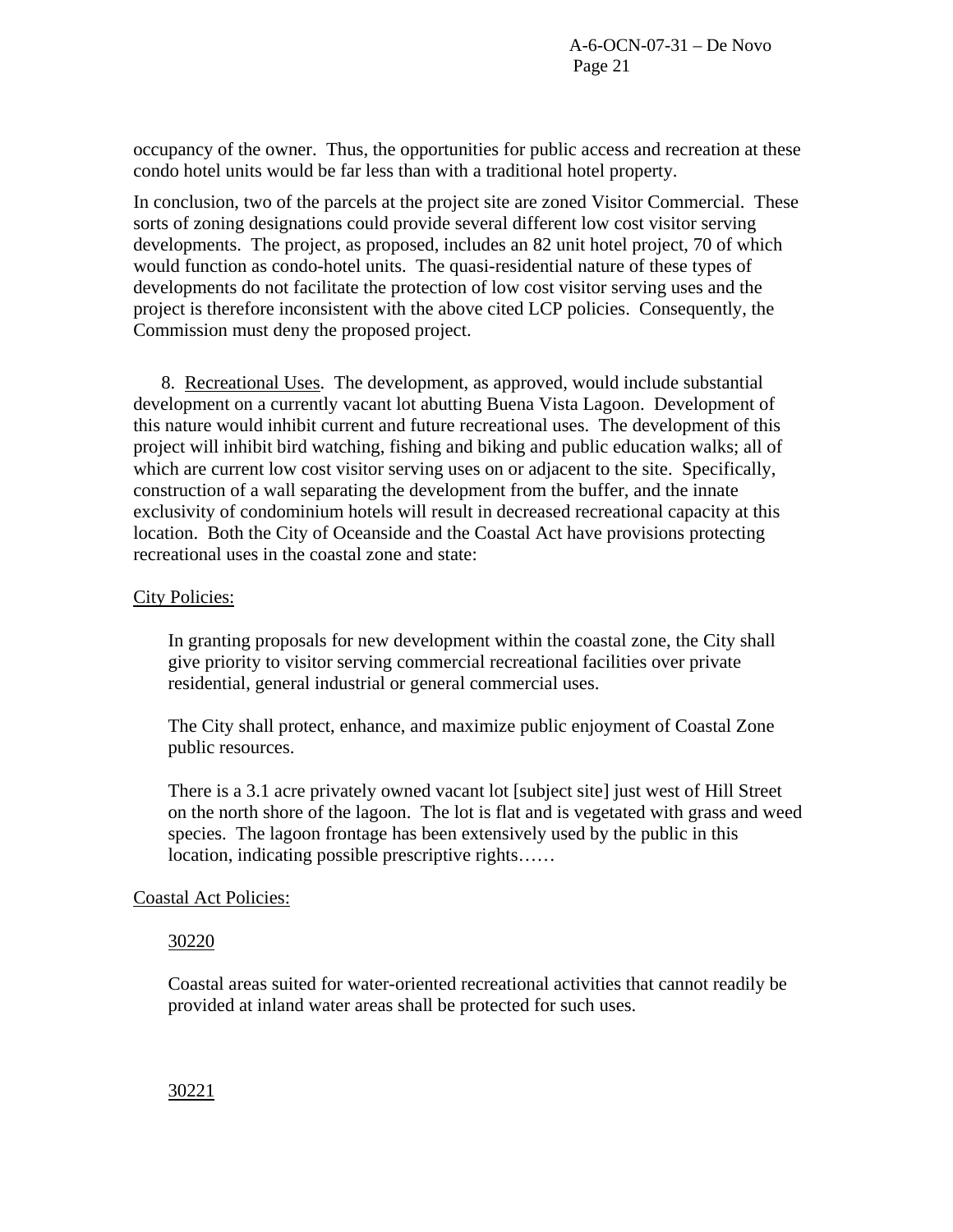Oceanfront land suitable for recreational use shall be protected for recreational use and development unless present and foreseeable future demand for public or commercial recreational activities that could be accommodated on the property is already adequately provided for in the area.

## 30223

Upland areas necessary to support coastal recreational uses shall be reserved for such uses, where feasible.

The development is proposed on a large lagoon-fronting vacant lot. This lot has numerous recreational uses currently utilized by local residents and guests to the Buena Vista Nature Center. Oceanside's certified LCP includes a preliminary management plan for Buena Vista Lagoon. This plan contains goals to protect public access, recreational use and educational use. The area of proposed development has historically been used for fishing, bird watching, bicycling and hiking, all of which are considered low-cost. This development will inhibit access to the site, thereby limiting or eliminating the public's ability to use the site for these historical recreational purposes. Further, given that the development includes private residential, as well as quasi-residential development, the project is not giving priority to recreational facilities and thus is not consistent the with above-cited LCP and Coastal Act Policies.

The Buena Vista Audubon Society Nature Center is located directly across Pacific Coast Highway from the project site. Thousands of visitors and school children visit the Nature Center annually, many coming from other states to enjoy the bird watching amenities of this location or from local schools to learn a valuable lesson on the importance of wetlands. A development of this scale, including walling off the development from the buffer, which will prohibit access to the shoreline, will adversely impact both of these uses.

In conclusion, the combination of the wall separating the development from the buffer and various bird watching/fishing sites, the exclusivity of condo-hotels and the scale of development would lead to impacts to recreational uses, thus not giving priority to these uses. As a result, the proposed project is inconsistent with the applicable policies of Oceanside's certified LCP and the Coastal Act. The Commission must therefore deny the project.

 9. California Environment Quality Act (CEQA). Section 13096 of the California Code of Regulations requires Commission approval of a coastal development permit to be supported by a finding showing the permit to be consistent with any applicable requirements of the California Environmental Quality Act (CEQA). Section 21080.5(d)(2)(A) of CEQA prohibits a proposed development from being approved if there are feasible alternatives or feasible mitigation measures available which would substantially lessen any significant adverse effect which the activity may have on the environment.